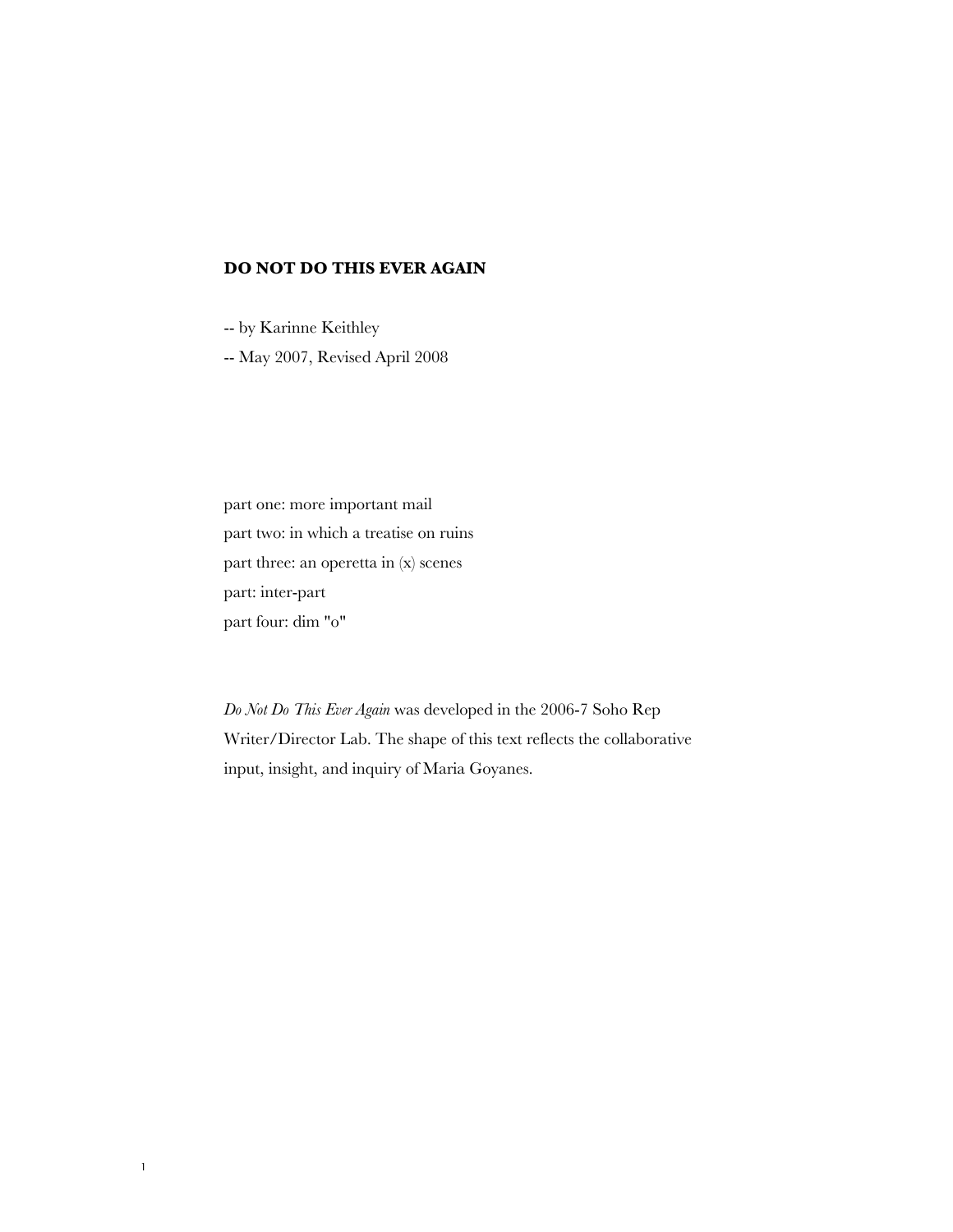assigned parts

A, B, C, D, G, MARIE ANTOINETTE, 3 DEER, ESMÉ, JOHHNY TRADESCANT [hard "c"], HIS PA

staging notes

don't exist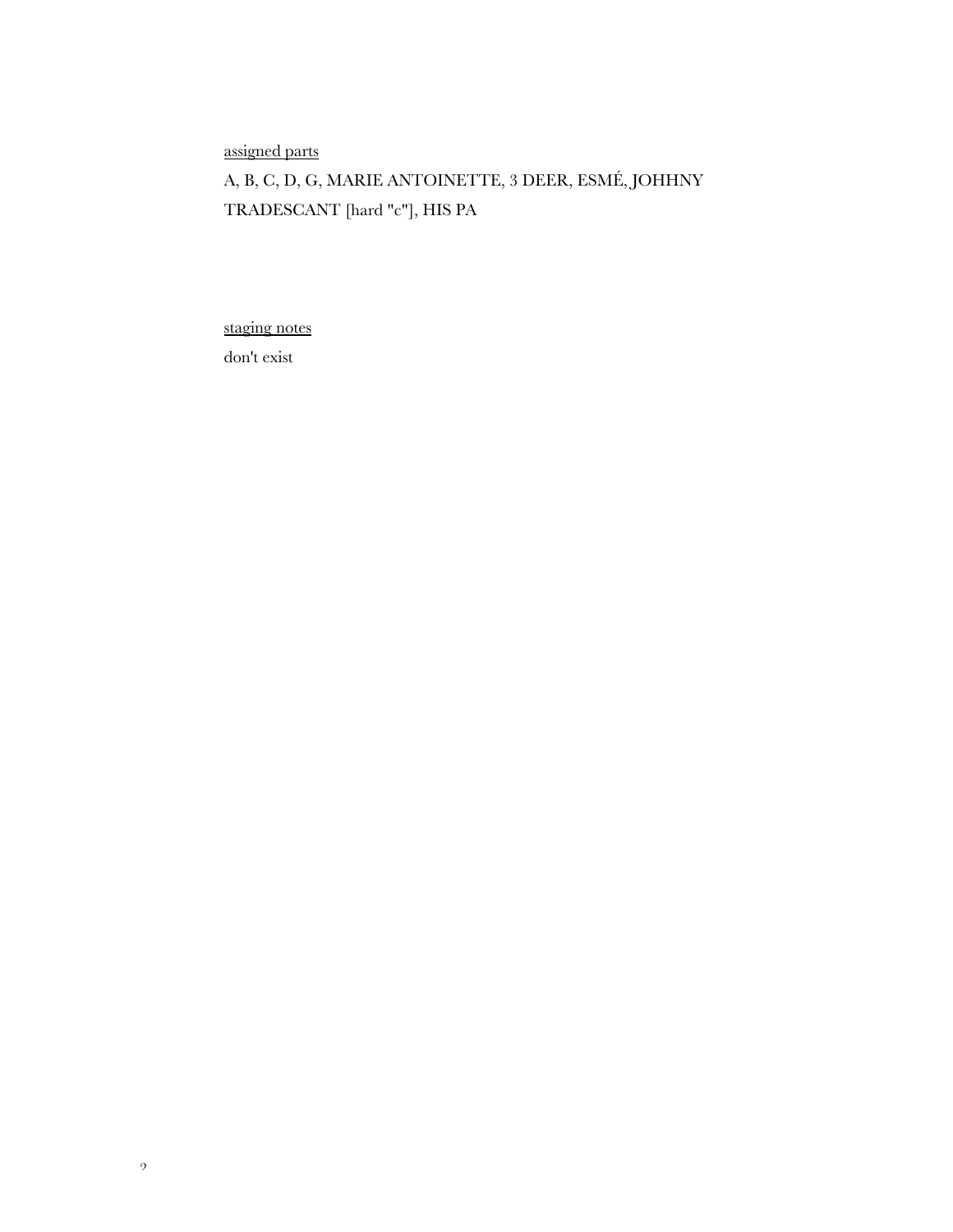### **PART ONE: MORE IMPORTANT MAIL**

#### D

Directions to my house:

1. I was in the navy.

2. I watched you.

3. I left signs in case you forgot.

4. If you're going to Providence, you're going in the wrong direction.

5. How old are you?

6. Follow the singing. Ignore the people with no social graces.

7. Turn left.

#### B

We make a concrete distinction between concrete places. We make an abstract distinction between concrete places. We make a concrete distinction between abstract places. We make an abstract distinction between abstract places.

We have plenty. We should have plenty.

I remember the conversation and I remember how long I had to try to stop treating myself like this, how long it took. Musically, I remember it. I remember the humping and that disgusting theme song about cheese.

#### C

Group mobility? Group inertia? Group identity? Group experience?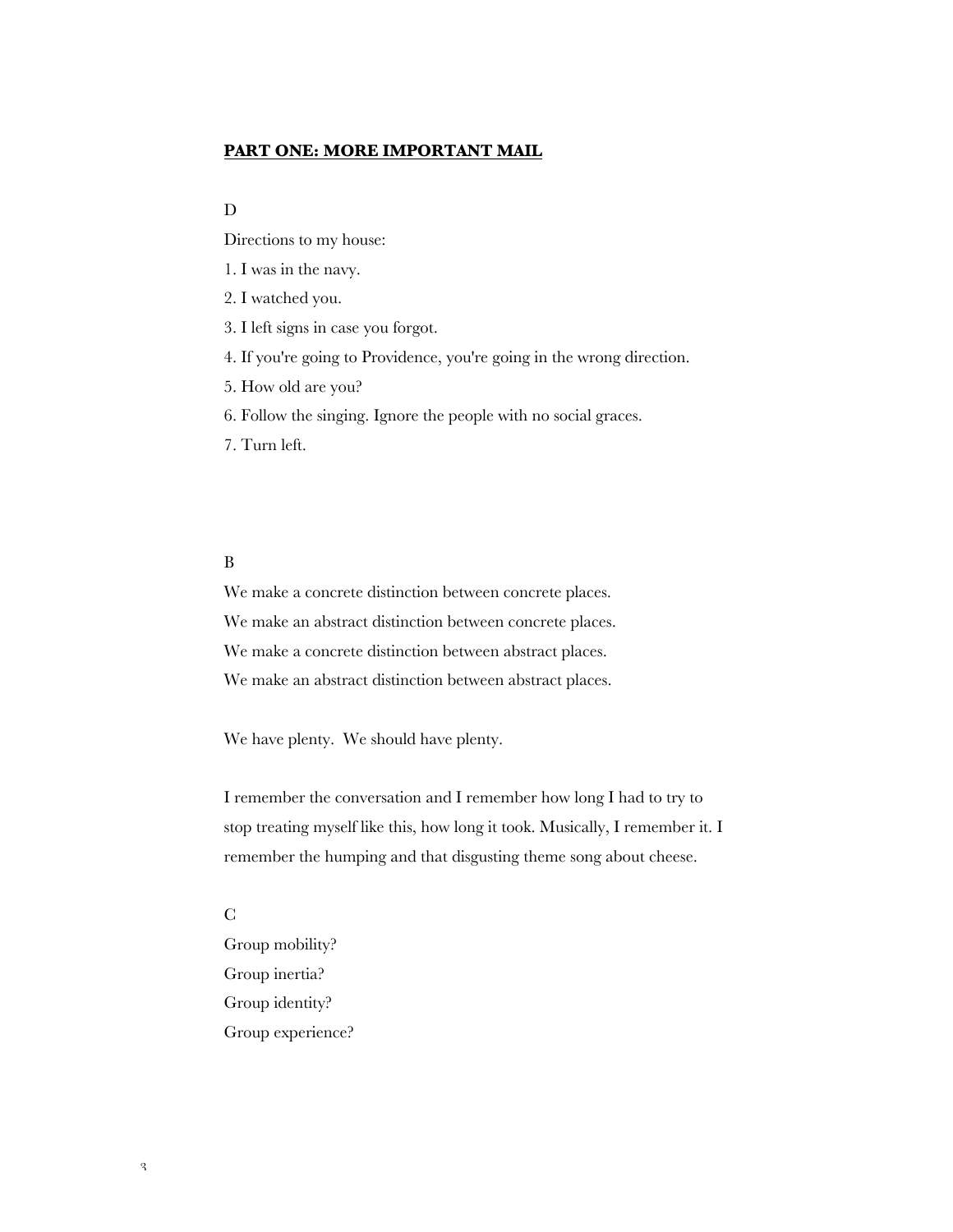Hadrian's wall. The Scots fight with sticks and a wall is enough to stop them.

Group delirium? I have to wait it out, I'm not sure.

#### A

Any given morning one wakes up and rejoins the world with a secret. A car awaits pickup. It will be taken away to where cars go. Where do cars go?

A comet shoots through the living room, advertising possible worlds. It says to you the word "possibility," it says "possibility." Then you have to read its literature, go through its pamphlets. There are hinges, there are comet doors, like pet doors.

We carry back from our dreams a responsibility to face the hinges we envision, the hinges we slip through in secret. We bury them but they flower. Each flower an insult.

This will all turn out to be wrong.

The city will not thank you when you act in good faith toward petty con men. No one will move to the moon now. Who would, when there are so many good bars to go to?

Grateful licks from the dog anyway. Cavities are exposed. Dentists believe you to be patently lying. Nothing happens in the mind.

#### $\mathcal{C}$

George, we're in Philadelphia now.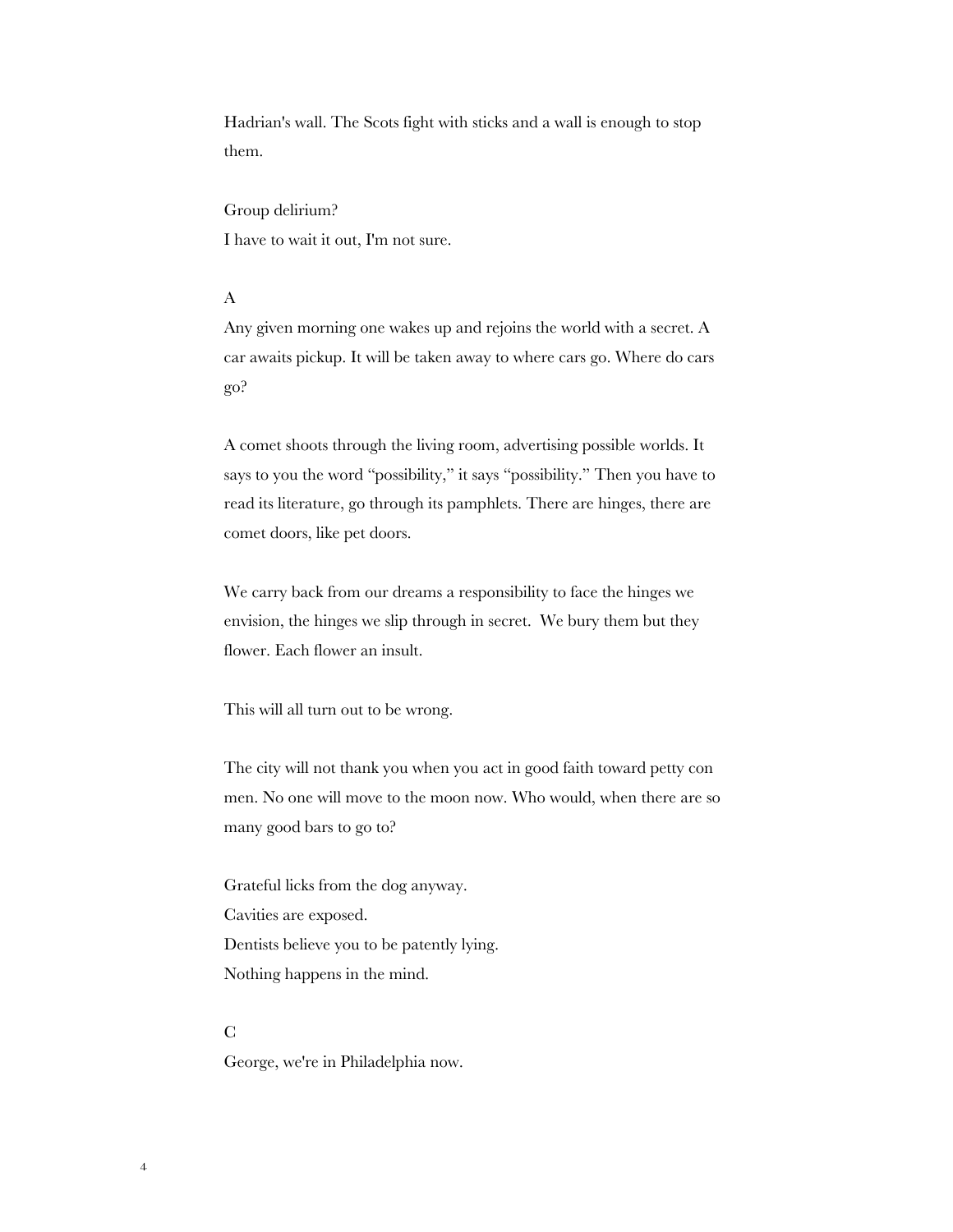There's this place I went to, called Kentucky-Montana. You get there on the train, the train that has the glass domed cars and no commuters, the one that plays movies in the café car. You should bring your own sandwiches if you go on this train. Sandwiches, and also you have to practice neck exercises because it's a pretty long ride. But if you want to, you can go to the special cars where the seats actually swivel so you can look out the window without hurting your neck. The conductors are sort of adventurous and afraid at the same time, and so they take this one path back and forth. But when you go to Kentucky-Montana, the thing about it is that you can only go there once. The train passes through there but it will never pass through there again, you try to retrace the tracks and you can't, because there actually aren't any tracks.

Kentucky-Montana is characterized by several impossibilities, the number one impossibility being that the rivers have no banks.

The next impossibility is that it's Kentucky and Montana, it's the single possible moment of combination of two directions of travel wrapped around and momentarily on top of each other, like the confluence of possible worlds.

It does exist.

But if you end up there, you are in trouble.

The other impossibility is that it's a kind of repair that can't repair anything, because you only get to Kentucky-Montana when things are basically irreparable. But as you're passing through, on that one journey, it's very, very beautiful.

It's very beautiful. And you will remember what it looks like. You can't forget it.

#### B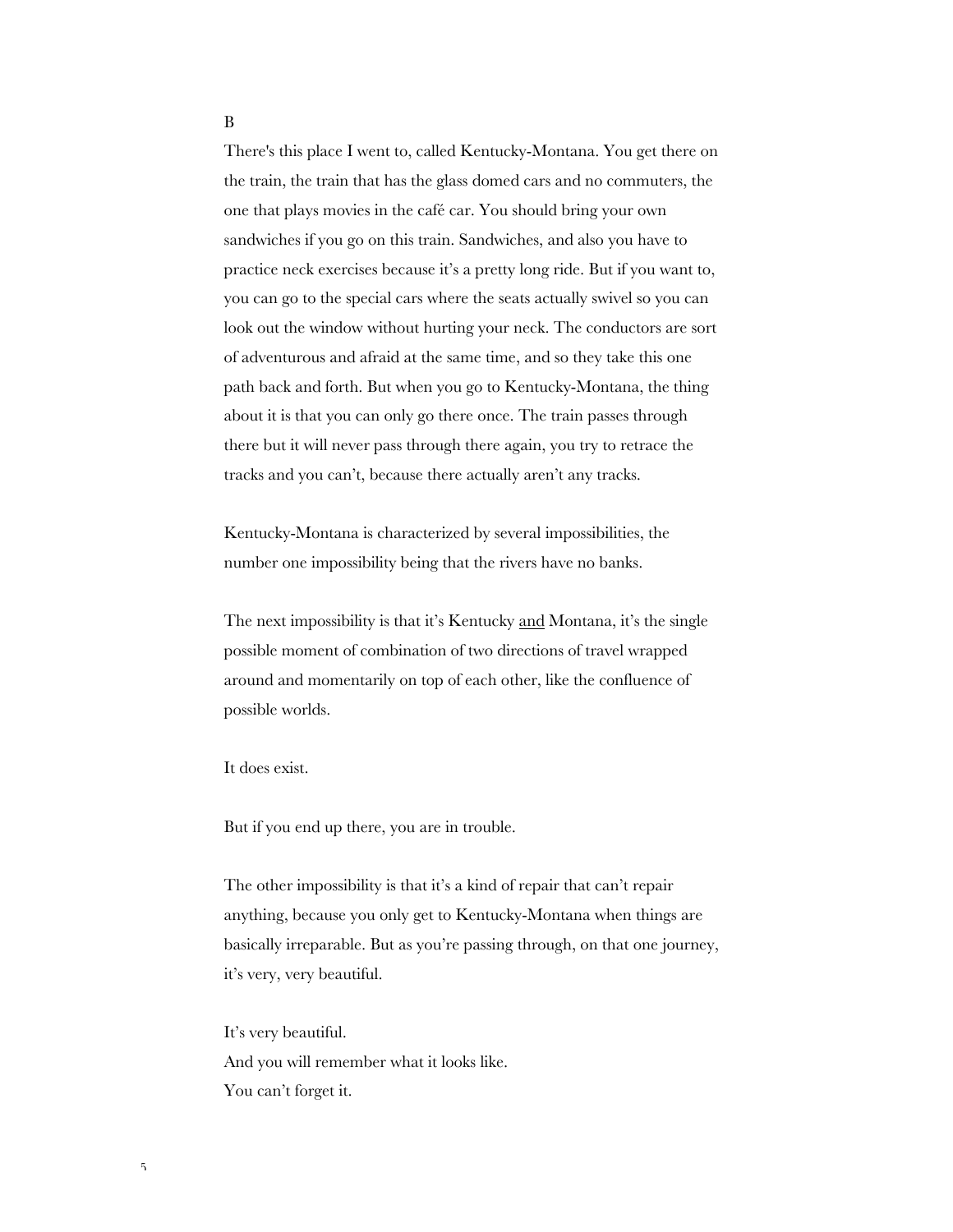## C

dickensia roman pottery hotel matches string mickey mouse watches the recent "enthusiasm" for mickey mouse watches lepidopterists botanical samples fabergé eggs first editions and advance copies of books card sets from luxury trains anything having to do with the Orient Express porcelain duck figurines from the 30's state plates

### B

I can see the future. I mean, I wish I could see the future.

### D

What I said was, Do Not Do This Ever Again, with each word capitalized.

It continued to pour and the music we put on repeat for the house animals seemed, I don't know, somehow perfect, so I didn't turn it off. I was a little sore from leaning over, and also a little guilty. So I said, Do Not Do This Ever Again.

If you've ever heard Bette Davis talk then you know that feeling when you just thank the heavens that you are not so mean or so isolated. (As some people.)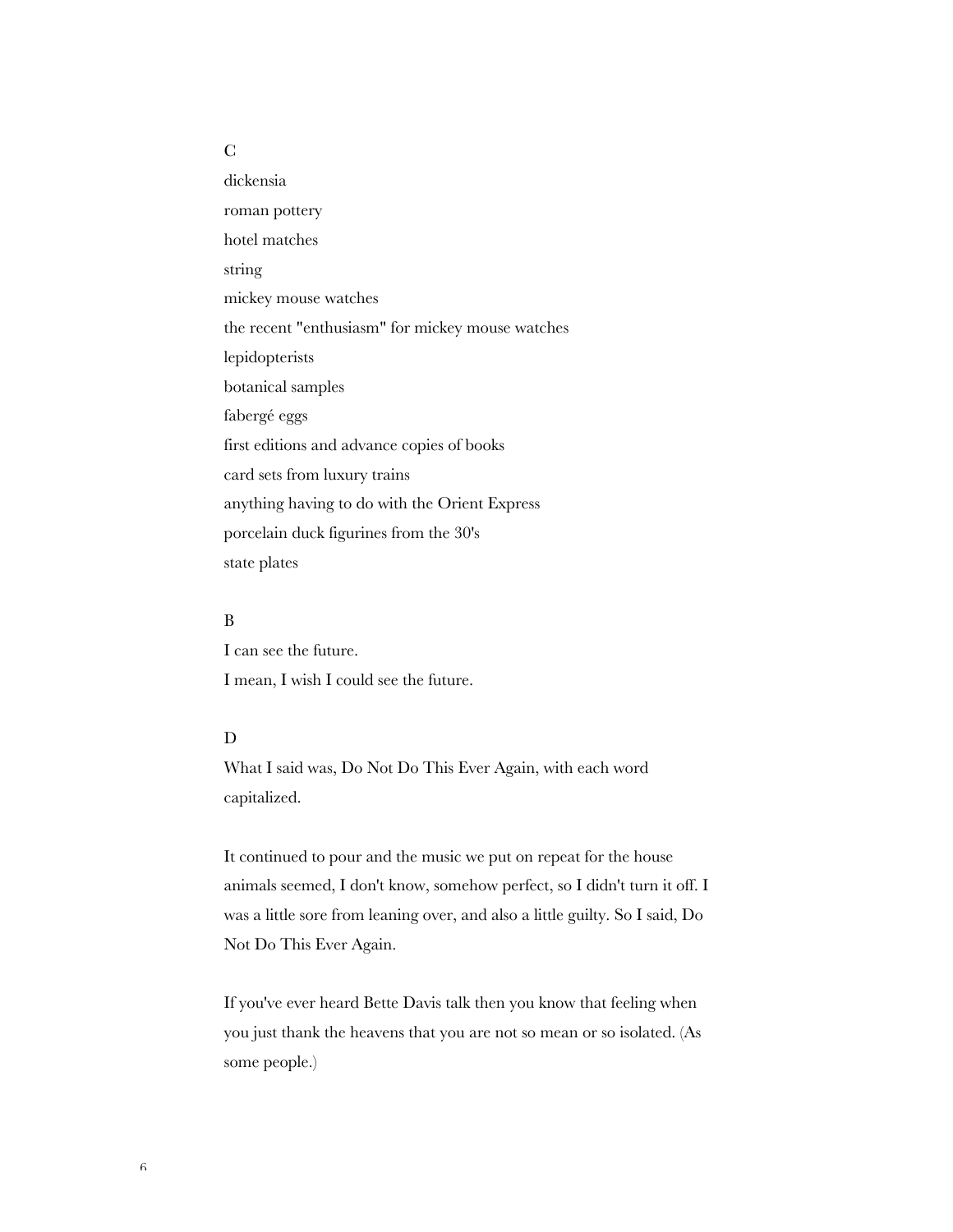The first meditation I thought of was, "It is pathetic to involve other people in the things you have to endure alone." That was number one.

Some others are:

#249. The principle that we all, and it all, belongs. #82. Impedance is always useful. #2,348. A trial I failed but learned from.

#### B

Yes, but you're a terrible gardener.

#### A

I check constantly, but nothing comes. No meditations, no drama. I woke up, you know I'd been asleep on the couch and I woke up and I remembered feeding the giraffe. Do you remember feeding the giraffe? Giving it sticks through the fence? And its eyes, remember its eyes? And how when we came home no one cared? Everyone was like, "oh, a giraffe, that's weird." And no one wanted to know about it so we just had to know about it ourselves without caring that no one cared. No one who wasn't there. And how it was so strange that we had taken this trip and then we had made, like this little island of experience, and it could-- it could keep us company. Not that we wanted it to be a secret, it just became one. Gratitude is sweet company. You are sweet company.

#### B

"Virtue is the only sweet company."

#### A

Yeah, I saw that too. On the wall of the train station, right? "Virtue is the only sweet company." I don't believe that.

#### D

All knowledge is irrevocable.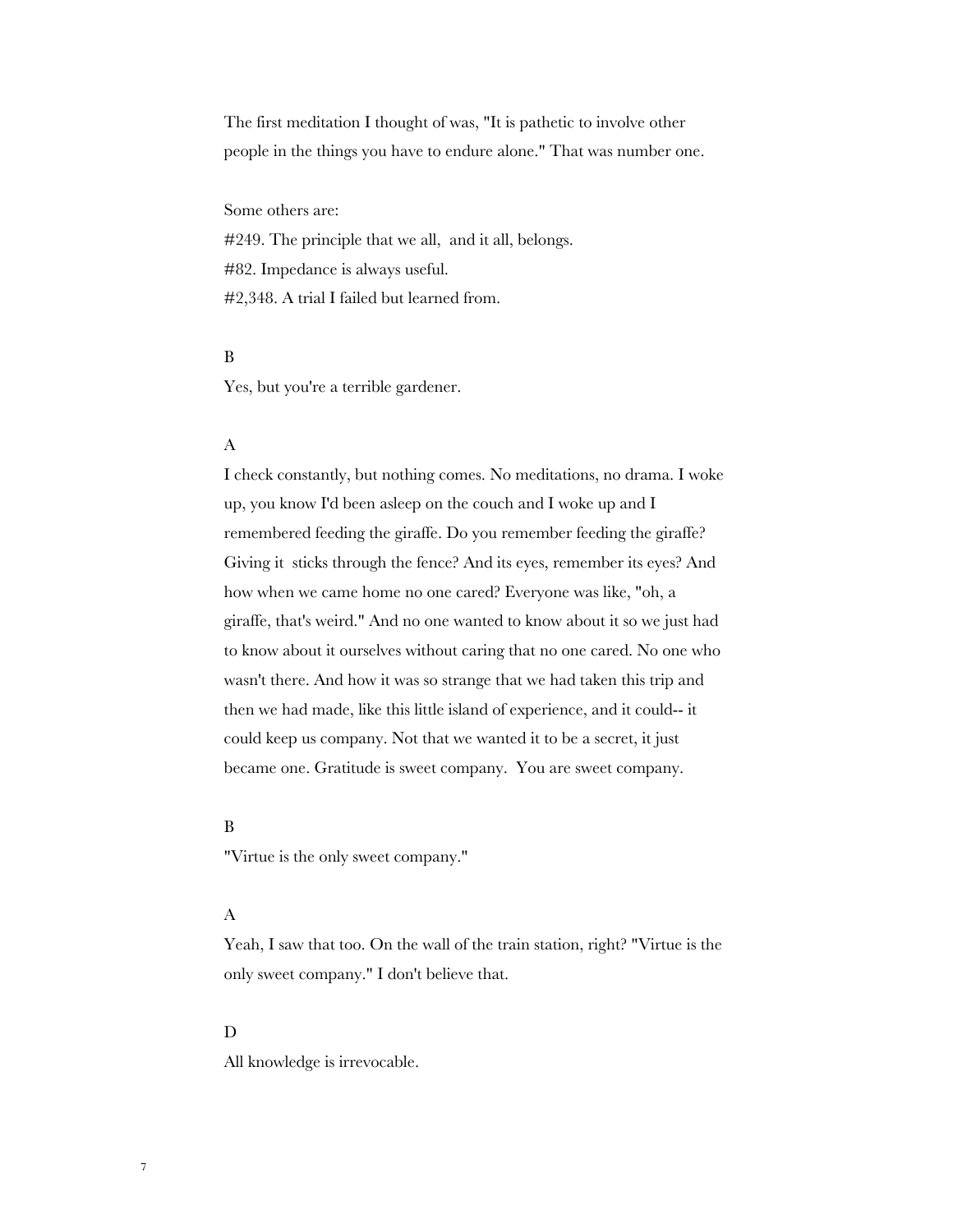## A

Gratitude is sweet company.

## D

The lint screen. The obscene, miraculous lint screen almost destroyed by your negligence. A city at dusk. A lint screen at dusk. A dull brain at dusk. You almost set the house on fire: that was an inspiration. The radio and the bird. The practice which does not pretend to inspiration. The Azerbaijani longing. The dance of Azerbaijani longing:

*-- -- -- -- -- -- -- -- -- [the dance of Azerbaijani longing]-- -- -- -- -- -- --*

#### C

I'm also a terrible gardener.

## B

Well maybe right now is the only good time to transform that.

### C

I have a terrible history with plants.

### ${\bf D}$

Plants depress me.

## C

Yes but. You are also a terrible gardener.

## B

But maybe right now is the only good time to change that.

#### D

I have a bad history with plants.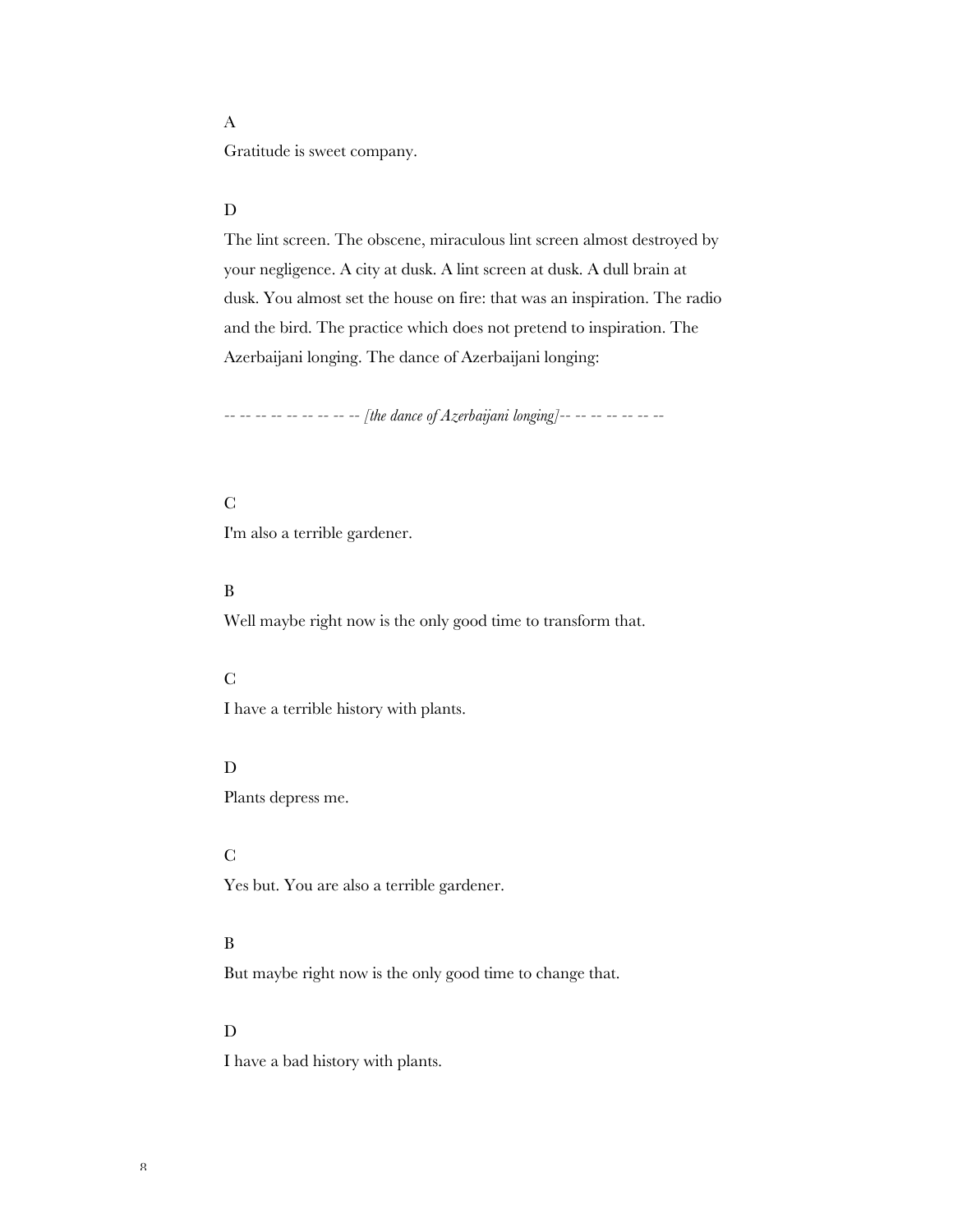## B

Plants depress me too.

#### C

He was a terrible gardener.

#### D

I don't know if he was a terrible gardener.

## C

Plants depress me too.

## D

He was feeling really smart, really beautiful. I was like, just don't let anything interrupt you. Just don't let anything interrupt you, I told him, because he was just feeling so young and beautiful. And I was like, get the space you want. Don't let anything stand between you and the space you want. He was really proud of himself, Carlene. Did you know that? He was *really* proud of himself.

### C

This is neither "other" nor "more important." This will never be "more important mail." But it will get through. I will spam you. I am no longer your friend and I will spam you.

#### A

I give you permission to do whatever you want.

You were asking about the overhaul in Bayonne. It took about 45 days. That's very fast. Unusually fast. Expedited. They gave me the universal sign for choking which, during the war, meant, make it fast. They said to me, "I am not a godless ship," which I understood to mean "employ me."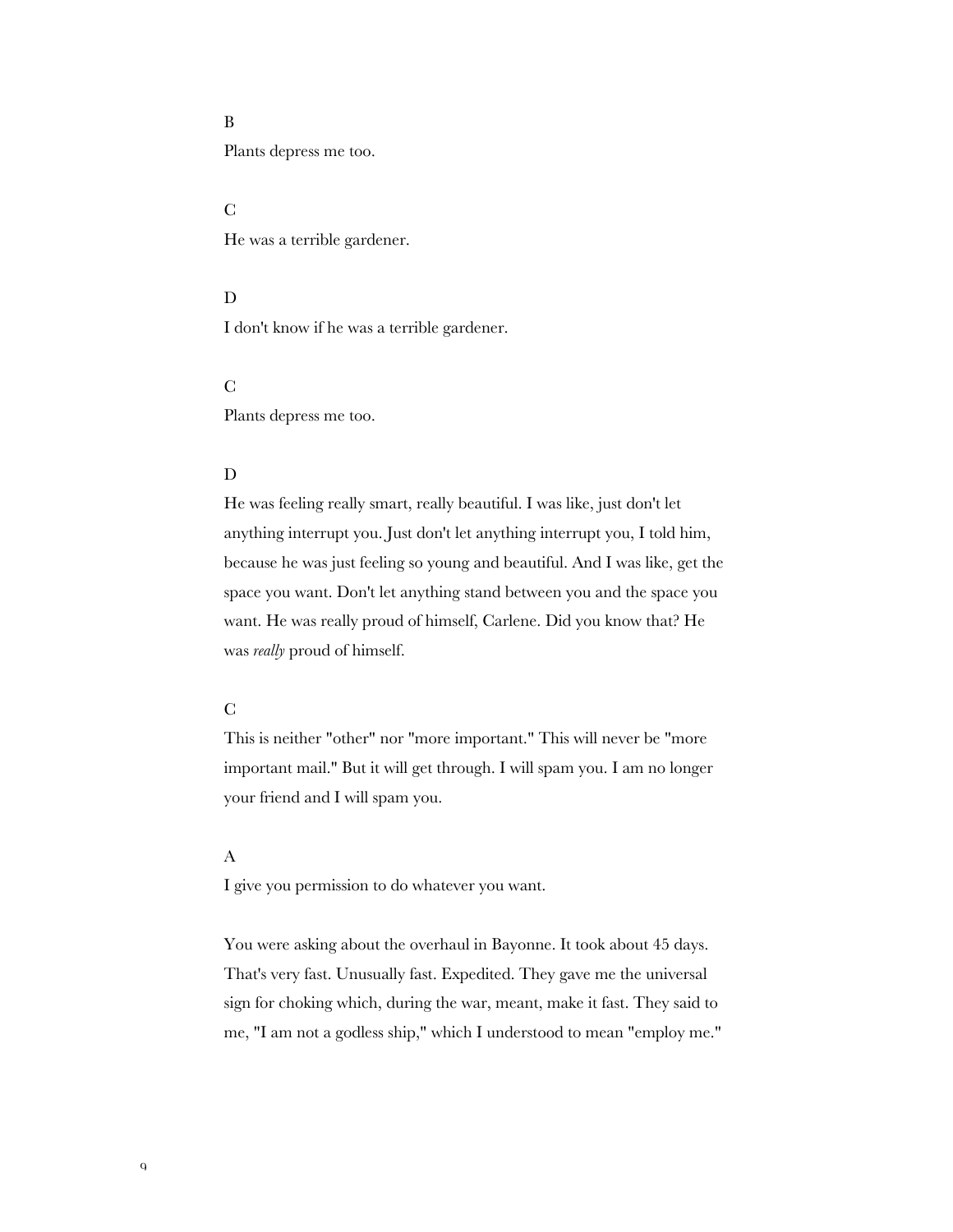Later we gave her to the French. There were too many fires. The Germans had been pulling bits and pieces from her during the war and replacing them with inferior-quality parts. She was a beautiful ship, especially after the French got a hold of her. They had to spend a lot of money. They had to spend a lot of money but it was worth it. She came out beautifully.

When they asked me about using her for a hotel in the worlds fair, I understood that they meant a floating hotel. She was broken up instead, at Le Spezzia. That's in Italy.

I feel sick just thinking about it.

#### B

What I had intuited about equivalencies had led to a catastrophic delay. I had a question for Gregor Mendel. That was useless; he wasn't around. I needed to get off the hill so I did it the simplest possible way. It was really dangerously windy, really windy and I was pissed like against the natural order like who the fuck is maintaining this land? I was like *this hill isn't categorized for life threatening or high risk* you know, *why is it so windy it's a plebe hill for chrissakes*. And then I had this thought**,** maybe this is fine. I'm trying to learn to embrace what is actually happening. I say to myself, "what is happening is happening, And that's what gives me grounds to believe it." So I was like, wind, hill, fall, and I did.

Something will shine through. I truly believe that.

#### D

Get your stuff off the seat.

The bag brushes my arm, he moves it. He asks, "are you a smart boy" and the boy of course says yes! and gets up on the seat on his knees looking about with a dawning wonderment. This magnificent carriage.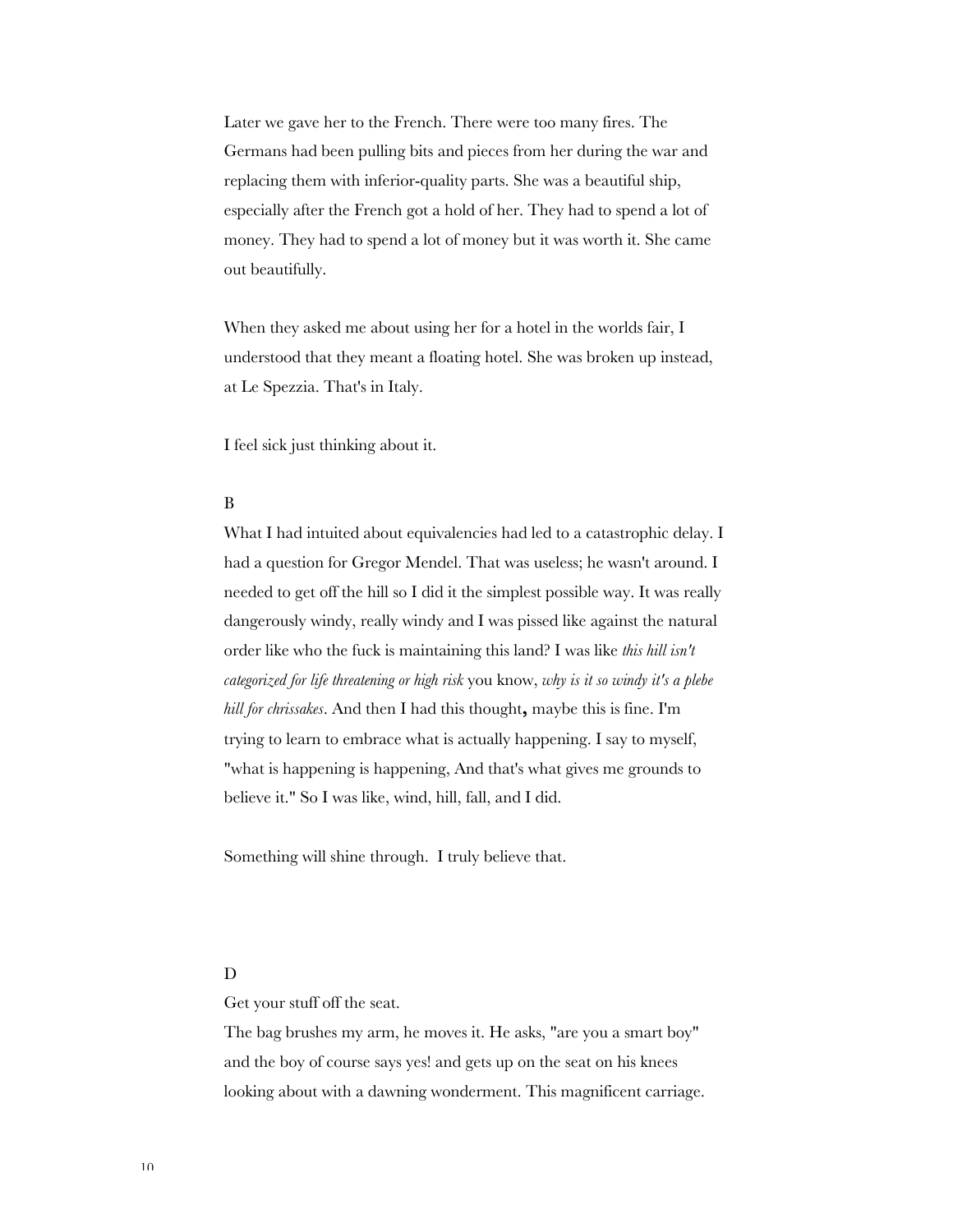He looks around. His hair is grey, which I've been meaning to tell you. He looks at me and says, "I saw Avenue F."

I assume that things are fortuitous rather than disastrous. If someone asks me for advice, I tell them, be the most free. Try not to throw your voice.

Study the fossil record. For rhymes, if that's your thing.

Statistics. A statistician. i.e. what is the relationship between population density and instances of feral cats choking on plastic? Advantages of driving three miles extra to work that lets out ten minutes earlier? Don't rule out equivalencies.

Accept that you are making guesses. You are determining the state, a picture of the state.

#### C

"Stop!" saith the car. I need to get out. I need to get out of my skin, saith the car. Crows will be here soon enough. Saith the car. Doritos are gross, especially cool ranch. Saith the car. There's a parking lot you can use to walk along the sea wall. Saith the car. Employ me. Saith the car. I am of good line and good use.

The bay sand sweet fat salt; the road sand salt fat old ladies. The road researched old ladies and laid itself down. "I lay myself down for you." Saith the road. "May you always have plenty to eat, after all is said and done, let it be not so distasteful to you."

I hope it's not the milk. Saith the car.

A, B, C, D [as a chorus of online shopping carts] Proceed to me, saith the cart. And we proceeded.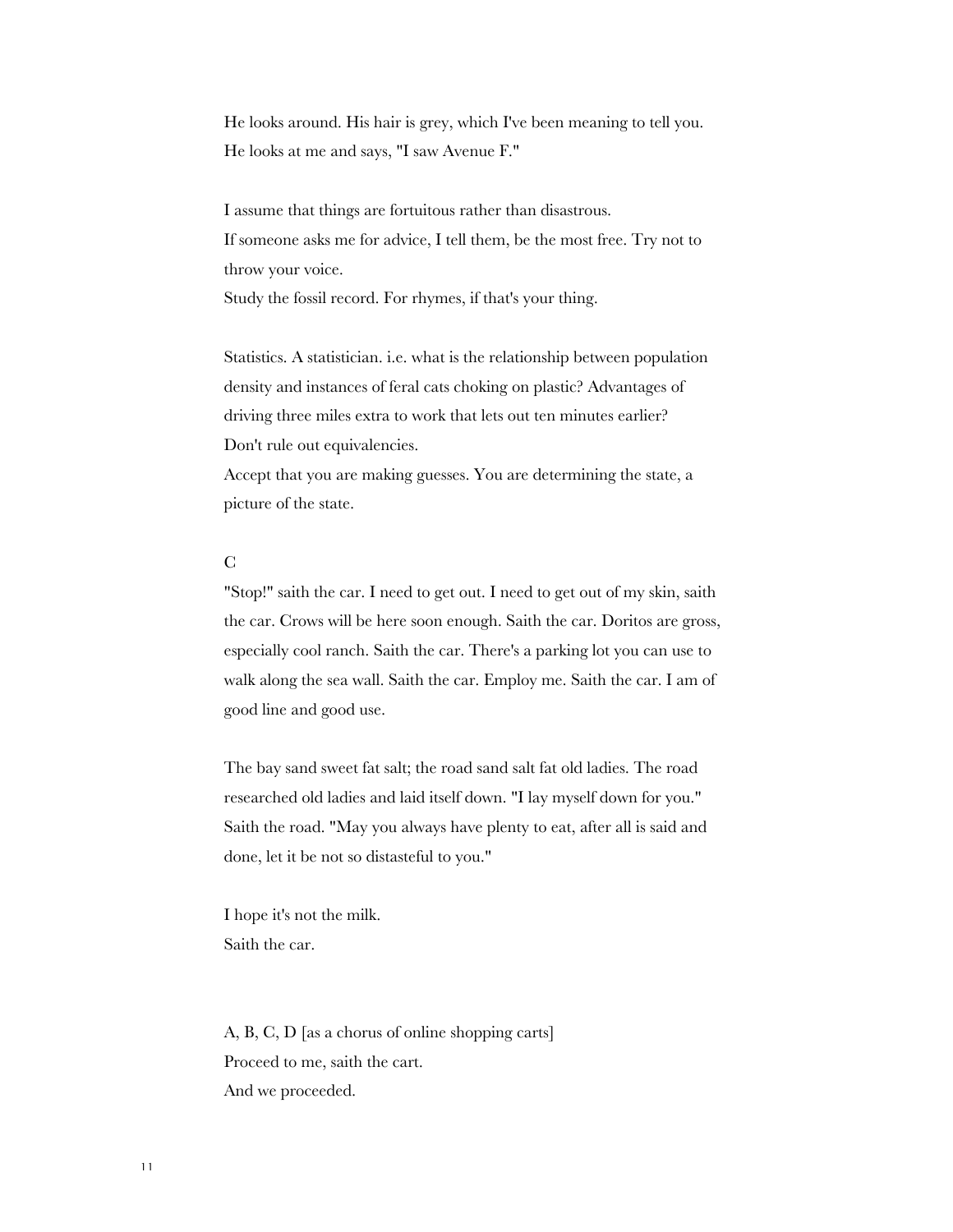Because the button was there, and it was good. We all said, TIOGA! We said it and it became us It became us because we paid for it. And it was good. I like that kind was what we said one by one and with feeling. Because we were young and beautiful and had good credit. Then came the questions: Does Motorola make that one? Where is the taco bell? Can I get a wristband that reads, "EMBRACE"? And we found it was worth asking for there were bonus points; it was California and we knew each others cell phone numbers. "I don't even know it's there." I was at a dinner with clients, you said to us and we all I all said yes. yes. It was good when we said yes. It was California and we were feeling so at home in the homestyle we had chosen, and you said, I like that kind and we said, you need to get some. because love and need. and motorola. are each other yes they are each the other: love and need and motorola. C Okay. Should I put it on the other side? You know between the hair and everything else?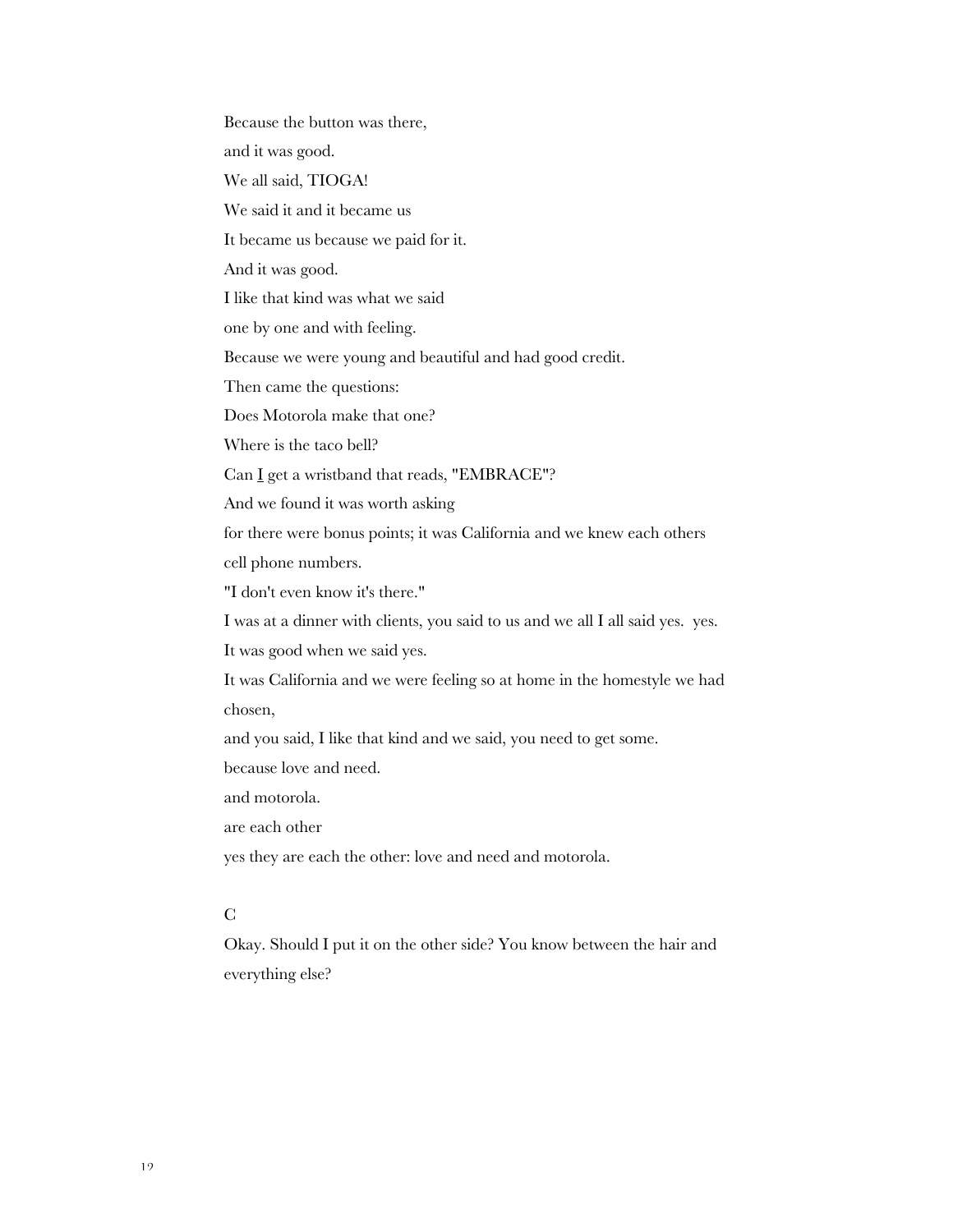## D

I don't have any hair so I don't have a problem. I don't even know it's there. I was at a dinner with clients and they were like, when do you take that off and I was like, what are you talking about?

## A, B, C, D

He doesn't even know it's there! He's like, what are you talking about? Proceed to us because we can show you: I have really changed my life! I know. I know. Let us sing: *I'm in business. I'm in business. I'm in business. I'm in business. I'm in business. I'm in business. I'm in business. I'm in business.*

*I'm in business.*

## C

I think your phone just died.

## B

I think my phone just died.

## D

When the music stops, so will I. When the dog lies down, so will I. When the man turns his back, so will I.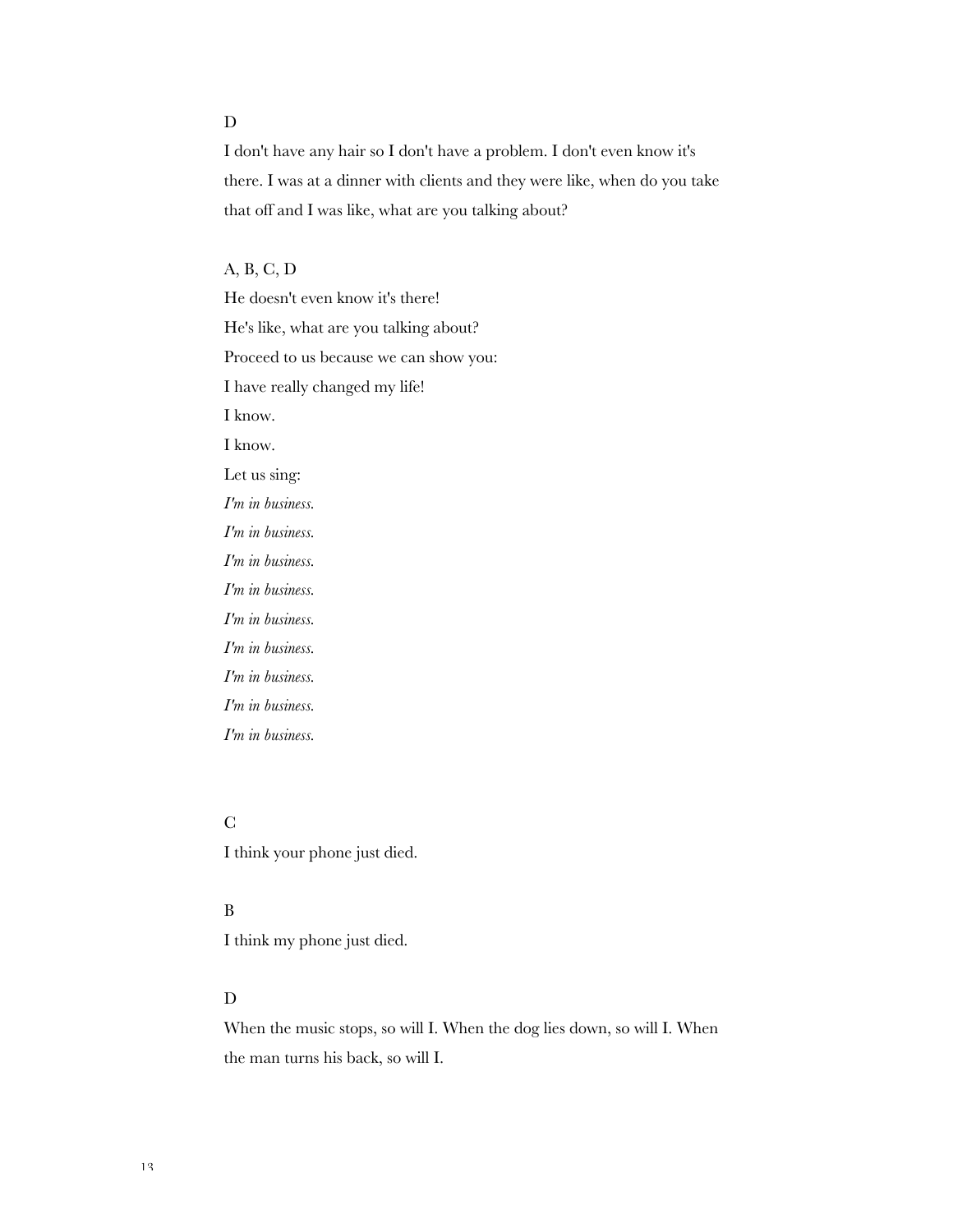## C

When the mail turns up, so will I. When the neighbors give up their decorum, so will I. When the table succumbs to water damage, so will I. When the blanket falls off the couch, so will I.

## A

When the thing appears, so will I. When the car passes by, so will I. When you start to count the minutes, so will I. When nine becomes ten, so will I. Isn't that nice? How that happens? It seems crazy. I mean, you seem crazy. You do, you seem crazy.

### D

Sun insurance, chair insurance, insurance against eloquence, insurance against speechlessness. Differentiation insurance, receptivity insurance, rearticulation of agreement insurance.

Whiskey insurance, meeting insurance, isolation insurance, desolation insurance.

### A

Success insurance, provisional insurance against success of any kind, romantic ruin insurance, intrusion insurance, relapse insurance.

#### D

Garden insurance, decibel insurance, confirmation number insurance, Confirmation under pressure insurance, insurance against making decisions under pressure

#### A

Insurance against several types of loss monetary and also metaphysical . Career insurance, hedge insurance, insurance against other languages and against parasites. Intelligence insurance, national chain insurance, hydration insurance, locality insurance.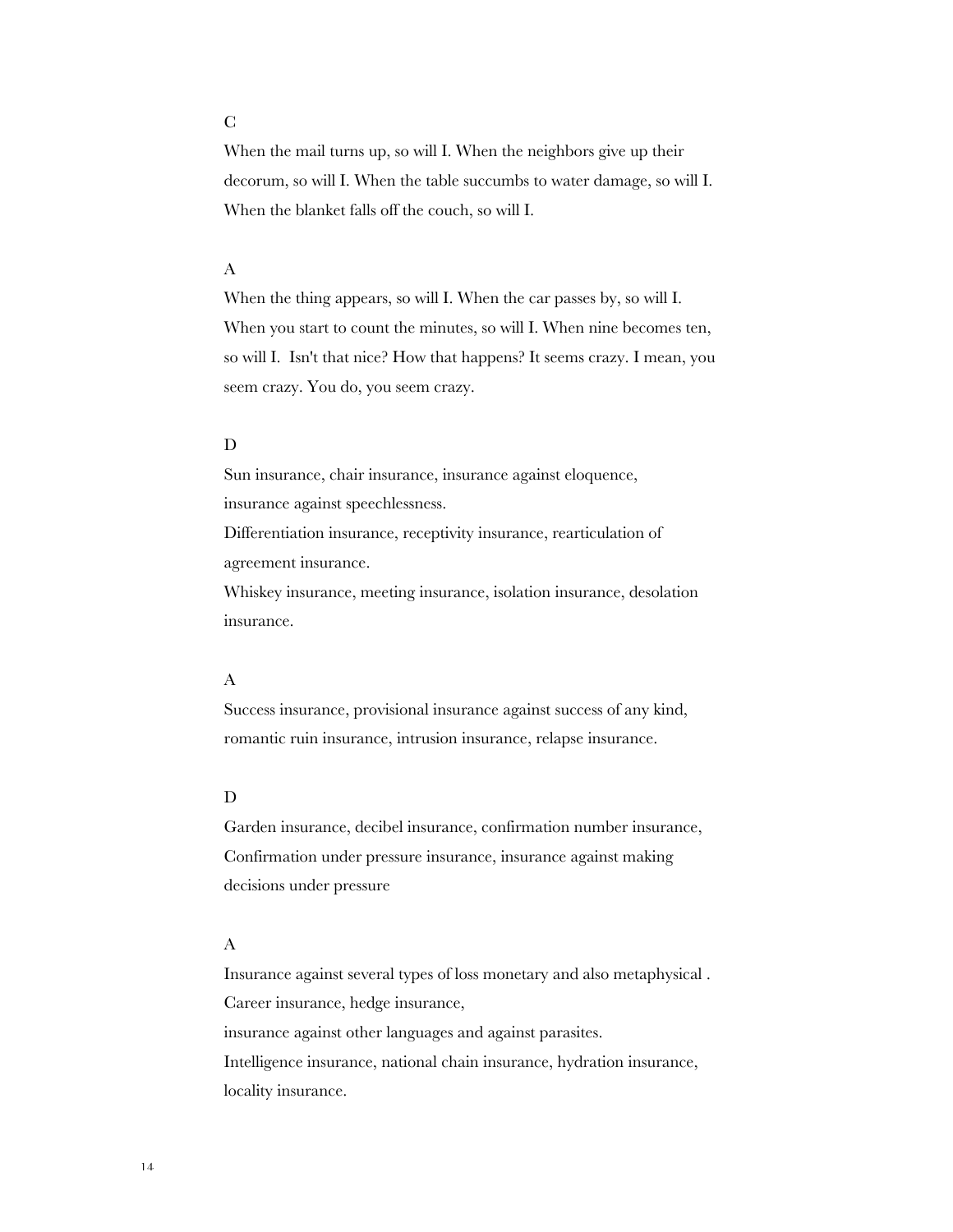## $\mathbf D$

And to the birds Professing themselves to be wise, This naturally created--

## B

--an insoluble problem.

#### C

And to the birds,

## D

Professing themselves to be wise,

## A

This naturally created an insoluble problem.

## SONG

*If they let me in I will sing in a thin high voice about heaven if they let me in I will sing I will sing there is no wrestling there is no wrestling there is no wrestling in heaven.*

*If they let me in I will sing in a thin high voice about heaven*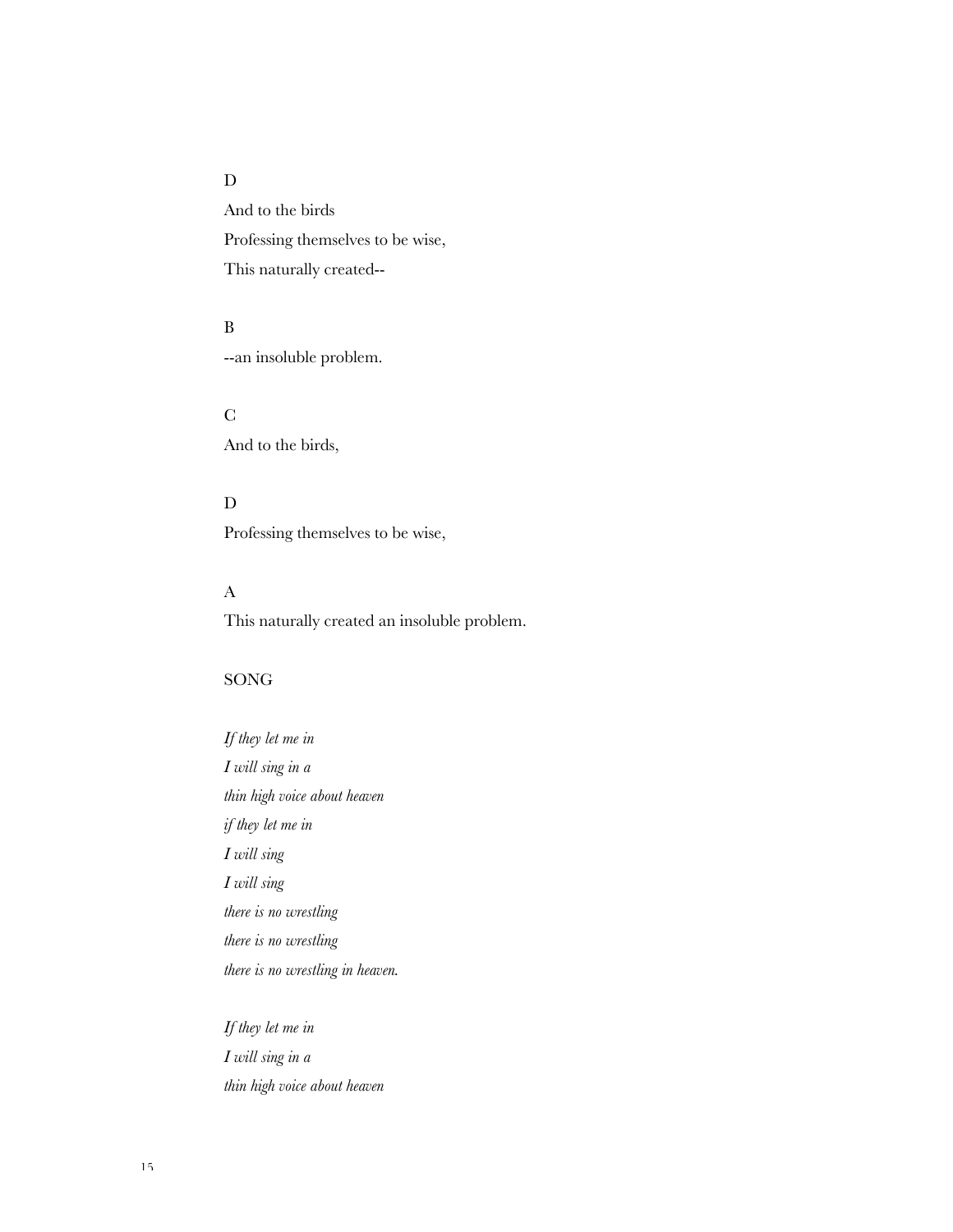*if they let me in I will sing I will sing there is no wrestling there is no wrestling there is no wrestling in heaven.*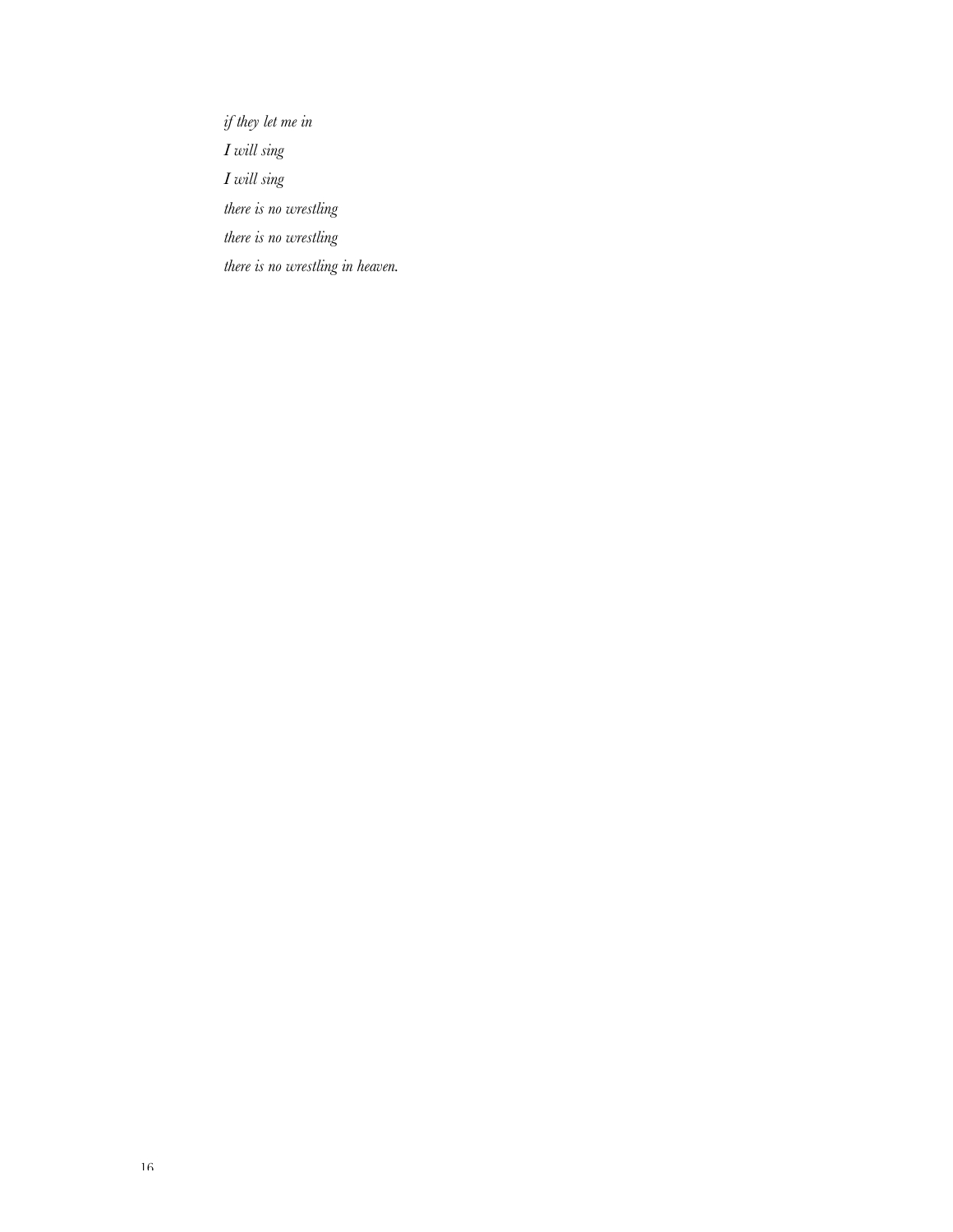## **PART TWO: IN WHICH A TREATISE ON RUINS**

## G *(from behind, which means that it is important that the audience be able to move, to resettle comfortably.)*

I fell down a mine. I was living in a city of the future. Everyone was, god, they were busy. So busy. And scheduling-- it was a fucking nightmare, you know. No one could meet up with anyone because everyone was so overcommitted. And everyone stopped loving each other well because they were too busy trying to survive their schedules in the thought that once they had ratcheted up the many notches to the top they'd buy a country house and get a secretary and have a simple life. Like the story about the fisherman. But really, it was a nightmare, beyond unhealthy. So a town council was called and the decision was made to sacrifice. To make a sacrifice. This group of high-powered businessmen who had been reading *Beowulf* in their lunchtime reading group were like, "Schedule is a beast. We think it's a beast—we *know* it's a beast— and the only way you do anything about a beast is to make a sacrifice." So I was chosen because my returns had been very poor that year and I, honestly I hadn't been able to concentrate on the job and so because of my poor performance I was one of the two people chosen. The other was this guy Ed who was like 47 and still trying to get temp jobs. We worked together on one of them at Dot Com Fax early in the boom. It was really sad, I mean I actually gave up my spot to try to get him a permanent job and they were like, if you *ever* want a job, you have a place at Dot Com Fax and I was like I can't, just please take Ed. He needs you. Anyway, it looks like he never got it together because he was the other one. So we were taken to this old mine shaft on the outskirts of town, lowered down, and left with a blinking palm pilot to guide the beast to us.

Ed was eaten alive. It was . It was really gruesome.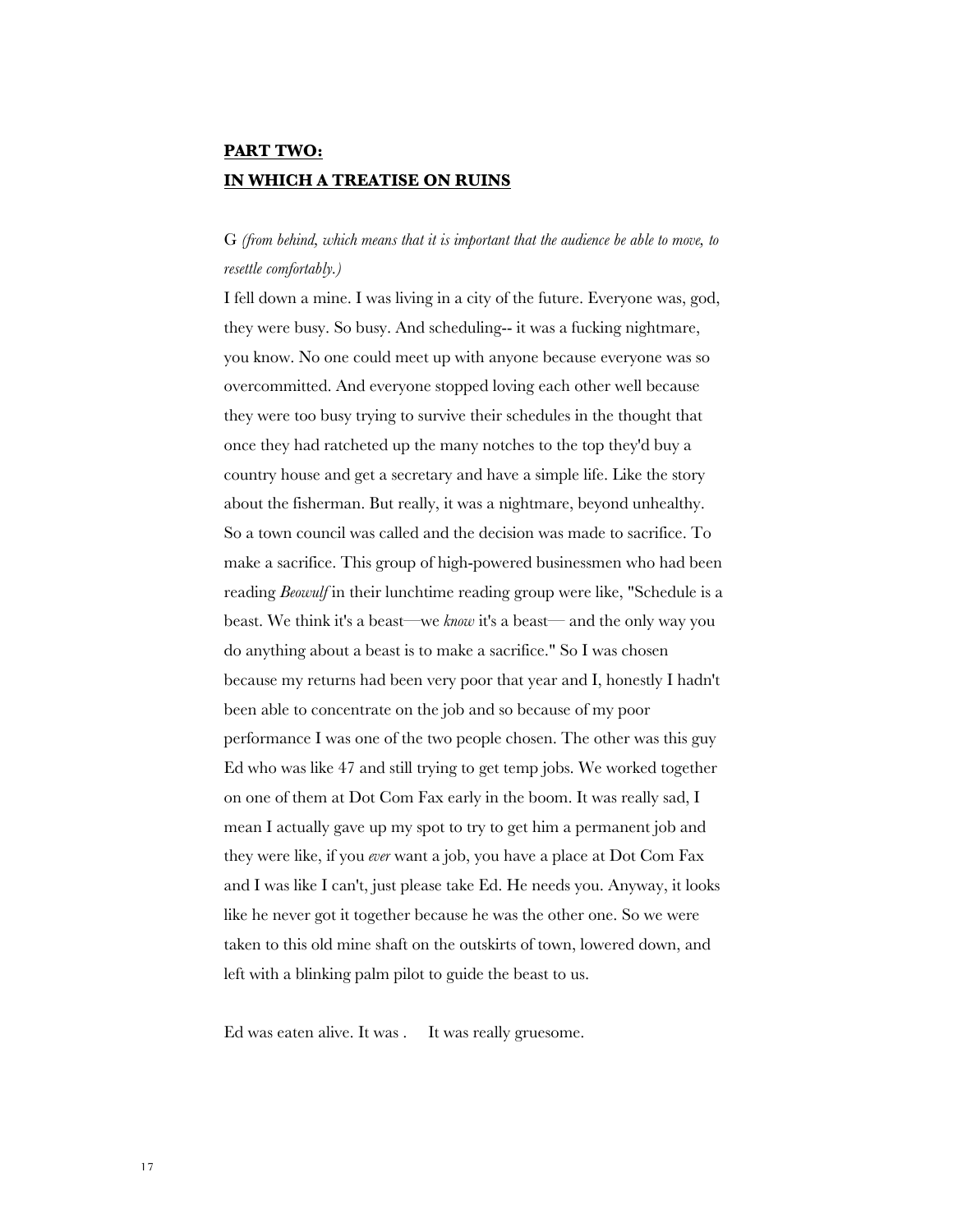I have a finger of his still. I didn't know what to do with it and it seemed really callous to leave it behind.

#### *(G is giving an ambulatory lecture.)*

It's a funny dynamic, a live sacrifice, because on the one hand it's a thing that is freely given, that is surrendered, and on the other hand it's rarely the person themselves who is doing the free giving. But you are caught in this little loop, like, should I be more stoic about this? Or should I run?

#### *(Something to eat, here, or do, or smoke, or drink. Notes consulted.)*

When I returned to the city of the future I found it totally neglected, and strangely quiet, as if the volume on the entire city had been turned down. People were demoralized. Demoralized to the point of mumbling. Here I was, the cast out, the reject, coming back, with a tan, I even brought gifts. I was ready to return. I was like the return-of-the-repressed you know, but I had a good attitude. I was prepared to be forgiving.

I'd walk around the city and no one would look at me. Maybe they didn't recognize me? Maybe they couldn't even see me? I toyed with the theory that the entire town had been afflicted with some kind of dust-based glaucoma. I said to myself, they can't actually see you, G. It's not that they don't want to, it's just that they can't. At that point I started to make a lot of noise.

I went into this storefront one day. It had been an art gallery before, I remember having to go to a reception there with someone I knew from my job writing employee identification numbers on invoices at Volt Technology. One of the other temps was showing work or something, or her friend maybe, I don't know. It was conceptual stuff. I remember thinking the graphs were pretty. But I saw this storefront again and the window had these very small flickering lights, very little, like a shrine or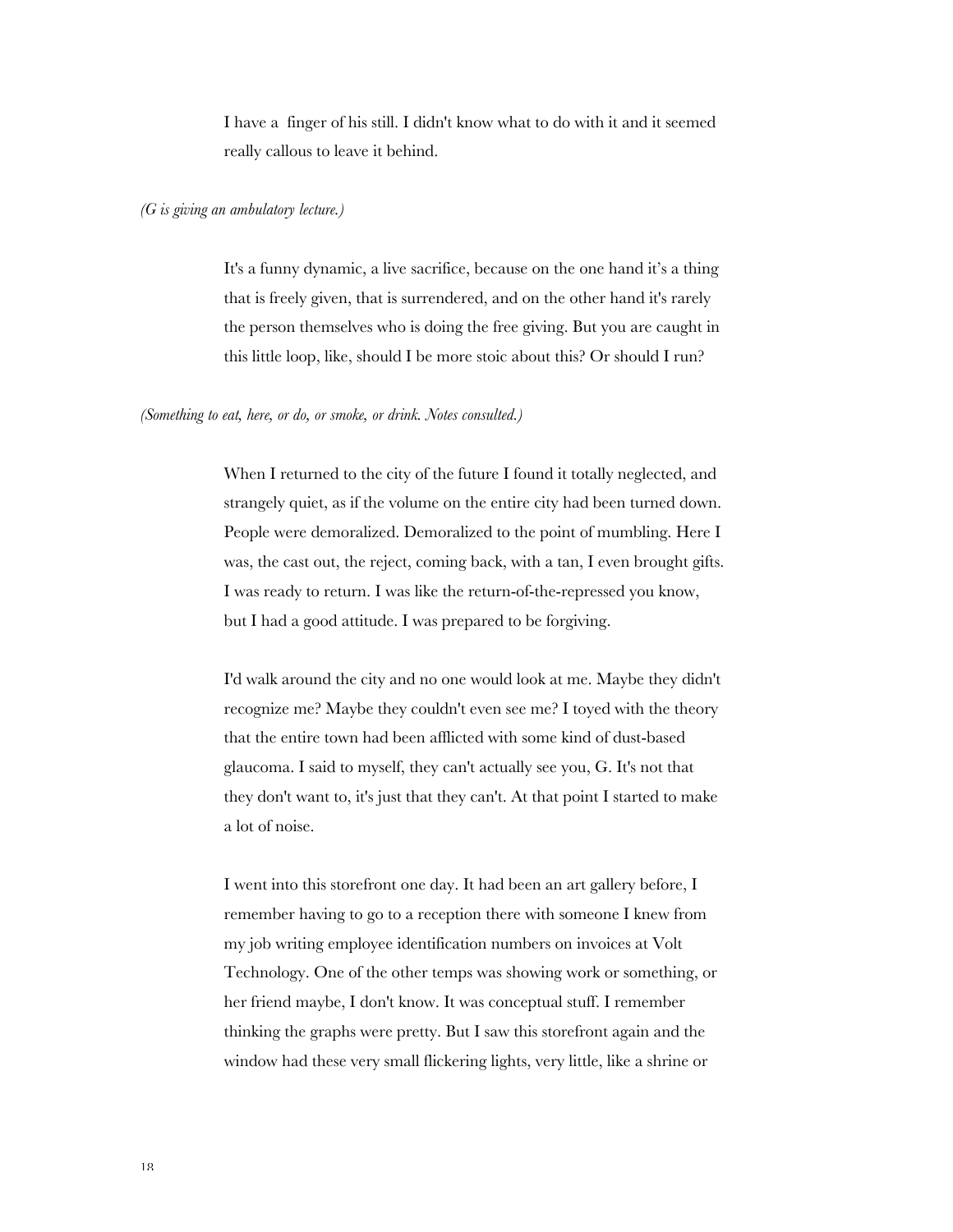something. And I yelled, "ED?" "HEY, ED!" "WHY ARE THOSE LIGHTS ON?" And I think I kicked something, a can or something.

There was a roll of sod in display area with a holographic projection of wildflowers. If you looked very closely the flowers actually were made out of money. Mouldy money. Money with mould and moss and um, what do you call them, barnacles. In all different colors. But tiny. You had to look closely to see the money underneath it. It was this mouldy mossy barnacled muticolored money. And the whole apparatus was kind of softly singing. It made sound. And the little lights, the blinking lights.

*(G. brings up a slide detailing this window, perhaps with tech specs for the holograms. Takes the slide out and continues.)*

> Past the flowers were stacks and stacks of appointment books. Weekly schedules, monthly schedules, birthday books, the kinds of short form diaries you record the weather in. Calendars. And every page was empty.

> In the next room there were cell phones and pdas and blackberries. And the room after that was all iphones. One of them was beeping, I remember it being soft, it was like a little sound effect beep, to tell you that you were advancing, that something was advancing. And it was playing a slide show on repeat, and I picked it up and held it and watched it. The album was called, "Simon's Holiday." And there on the screen was Simon and this very plain looking but happy girl, in Hawaii.

*(G sings while moving somewhere else, or attending to himself or the space somehow.)*

*my patience is equipped with vapor fangs from northeast pennsylvania*

*my patience is equipped*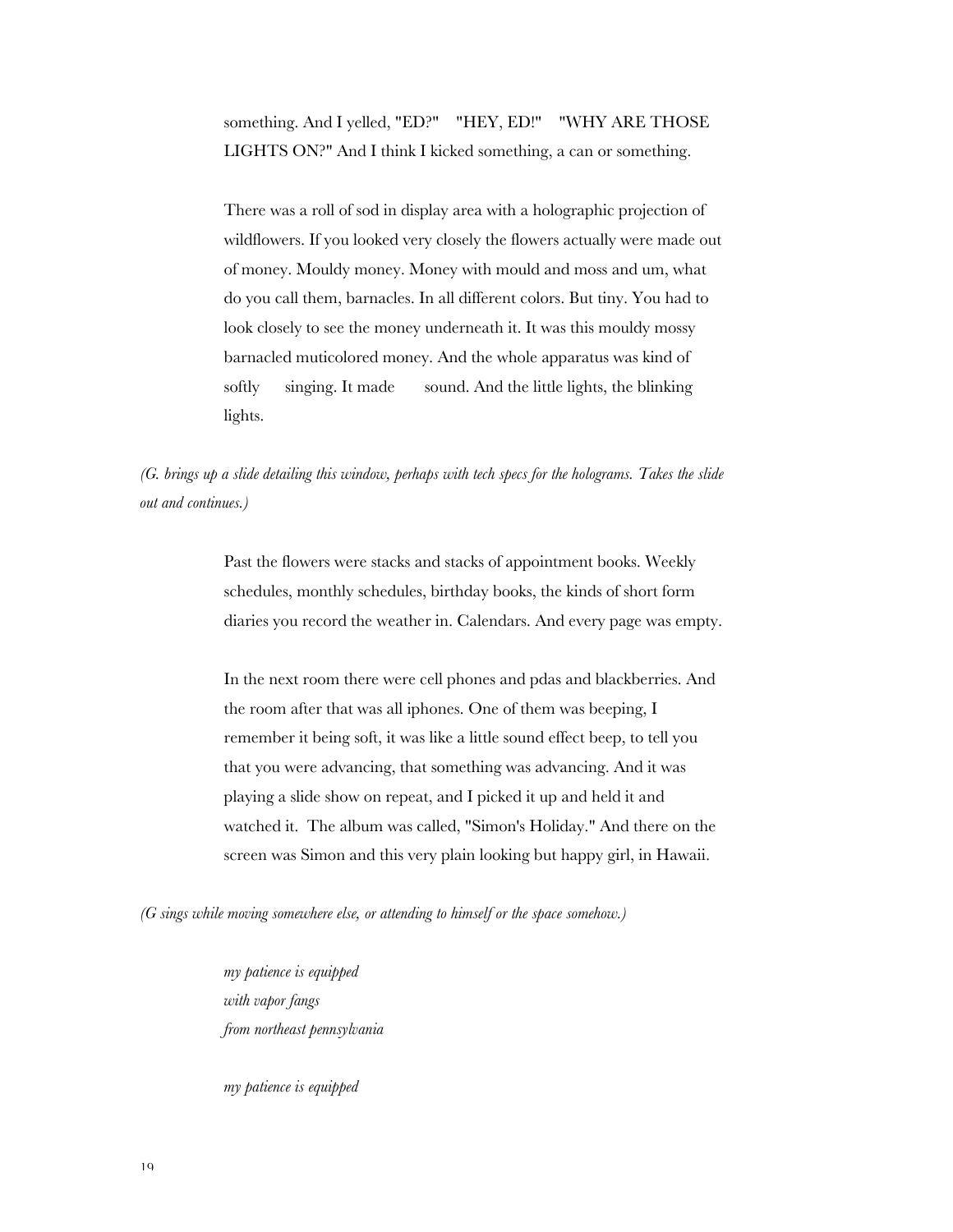*with vapor fangs from northeast pennsylvania*

*my patience is equipped with vapor fangs from northeast pennsylvania*

It's not that no skinny legged man will ever jump out at me from behind the bushes, or that I won't ever see the devil. I'm sure I'll see the devil. It's just that nothing reveals itself.

*(Something small to smoke or eat or fix. Then G sings again)*

*try me*

*(A bodily fit here, coughing, sneezing, whezing, something that comes up. G then resumes the lecture with slide illustrations for each of the following beast-types.)*

Beast Conventions.

There is the convention of the pariah king. The one who suffers for so long his life loses happiness. The one who gets punished, turned into a beast, and just says, fuck it. I don't want to go back. I don't even want to be a human again. I like being a beast. And I'm going wreak havoc. And he does. And can only be countered by the mythological king, the kind that comes along only once per, you know, once per collective memory. And only that king can kill the pariah king that's become a beast. And a lot of people, weaker people, get caught up in the slaughter while those two are battling to the death.

Then there's the convention of the fool who has so much ambition that he sells himself somehow, make a mistake, gets caught in a trap. And that's enchantment and so it's the sweet, good, inevitably young woman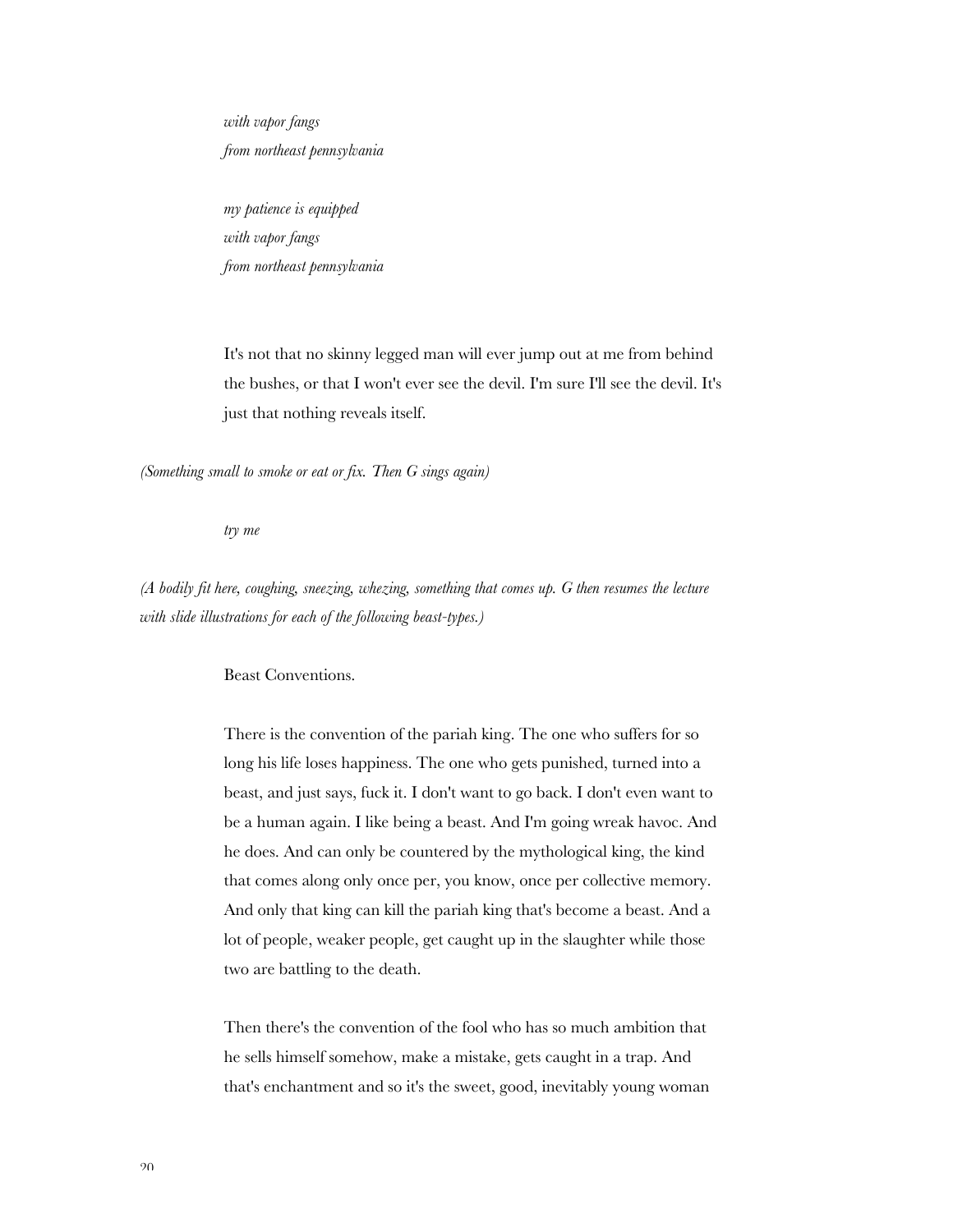who redeems him. And he doesn't become a true beast. And whoever set the trap isn't mortally strong, either. Which means this beast convention isn't terrifying, or at best it's a fake terror. Because that story is really about management and about moderation, which is the opposite of terror. But management is a false solution. Because nobody really comes back intact from those kinds of traps. So the story is phony. The world is made too radically small and neat, and providing.

Then there's the convention that's a gardener's convention. That what is beastly is actually grown, and cultivated, and is you, is part of you. And so you bear responsibility for this beastly thing you've made. And you can't just apologize; you can't just say, "I give up, I'm sorry, I'm going home." The beast trails always after you. And maybe you'll throw other people in its pathway as you try to escape. Or maybe you'll throw yourself in its pathway, as if that was remotely heroic, as if your own destruction would somehow neutralize this thing you've made, defuse it, as if it was just a movie bomb with color coded wires.

*(The sound of fake enchantment. A model railbridge sign, "TRENTON MAKES THE WORLD TAKES" flashes on and off.)*

> The only way you do anything about a beast is to sacrifice. To make a sacrifice.

#### *(G needs some water, perhaps.)*

In the back of my old Tiger Temps date book, after the more practical appendices like *choosing a tie in corporate environments* and *tips for a filling and fulfilling lunch hour*, there's a section called *wisdom to live by* and in this section, it says, "You are enough to feed yourself but you are not enough to satisfy." I remember I was reading this calendar because it was the only book I had with me after I got away from the mineshaft, so I read it a lot. "You are enough to feed yourself but you are not enough to satisfy." On the following page I remember someone—I don't think it was my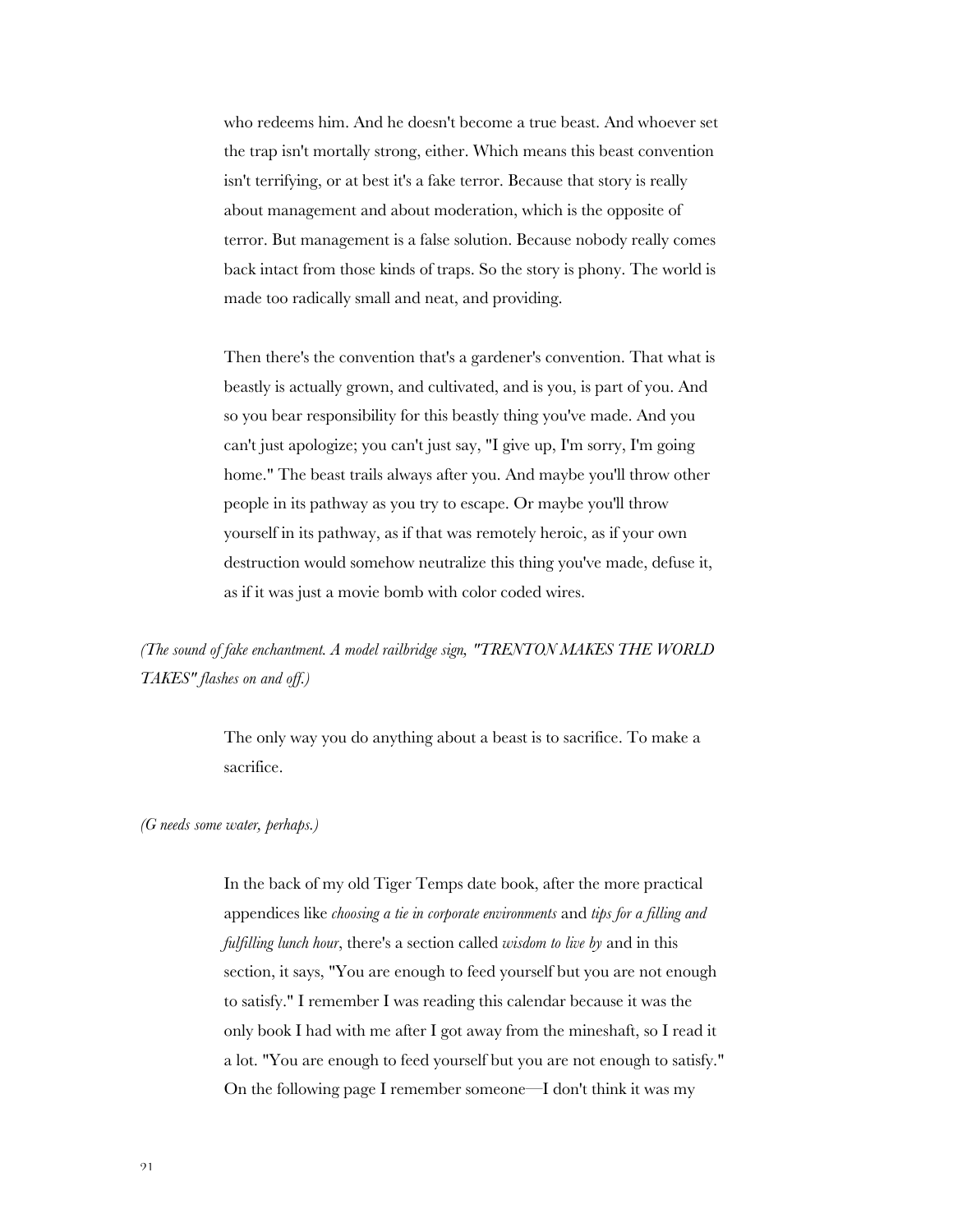employment officer—I think someone else had hand-written, "a barbed heart is a sacred heart." I don't know who wrote that. I don't know that person.

*(Something happens with the ventilation. It's getting colder?)*

I watched. Ed. I watched. It was. It was really gruesome. It was extremely disturbing. As I'm sure you would imagine. To watch each bite and think, that's my arm. That's my arm and that's my finger. And that's my brain. And those are my eyes. And will it be enough, and for how long?

#### *(G zips up his parka. It's snowing.)*

#### B *(from elsewhere)*

Lean out the window.

What do you see?

Ruins, right? Ruins. You see order, you see utility, and you see utility, old utility, met with weather. Right? Ruins. Ruins can be expressed as utility by weather.

I have been trying to describe the way these windows look. I keep thinking of the word, "digital," by which I think I mean modular? Squares, all opaque, randomly white, blue, grey. Patterns. I like the patterns. You too? Henry? Grandma is here. You'll be alright. Henry? I don't know. She's getting coffee.

*(The first slide of a slide show flickers on with the following captions)*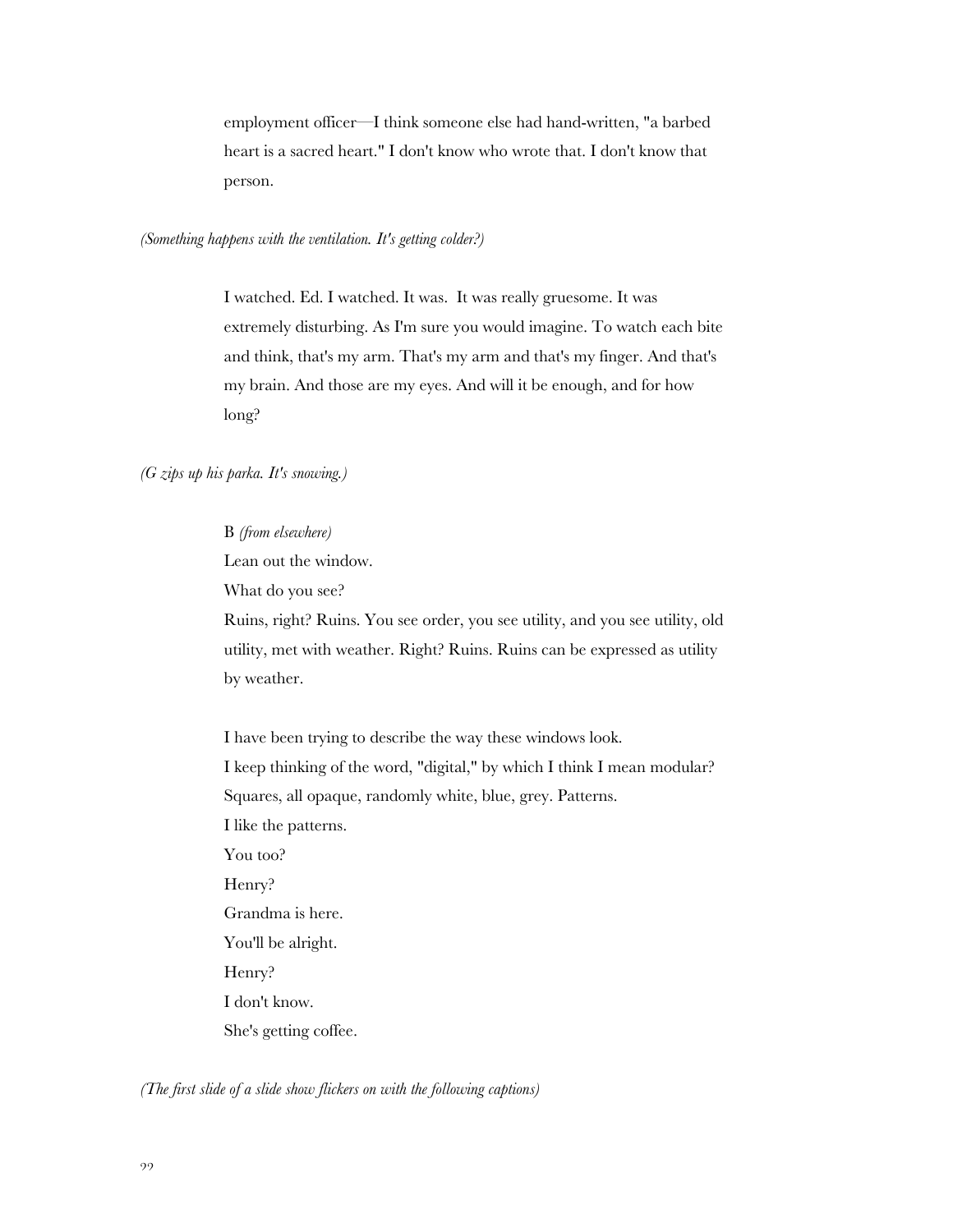$-\text{ruins} = \text{utility} \times \text{weather}$ 

—of a barbed heart is a sacred heart

—text

#### G

I expect the recurrence of hope will be actually devastating.

*(The slide show proper begins of the photo album,"Simon's holiday." As this slide show plays, whatever is needed for the operetta is set up in whatever space has been designated for the operetta. The setting, whether made explicit in the scenery or not, is coastal Maine, just after New Year's Day. If desired, much of the text can be projected as it is sung. Some parts may be silent, allowing the assembled audience the opportunity to take a break from listening, and to read instead.)*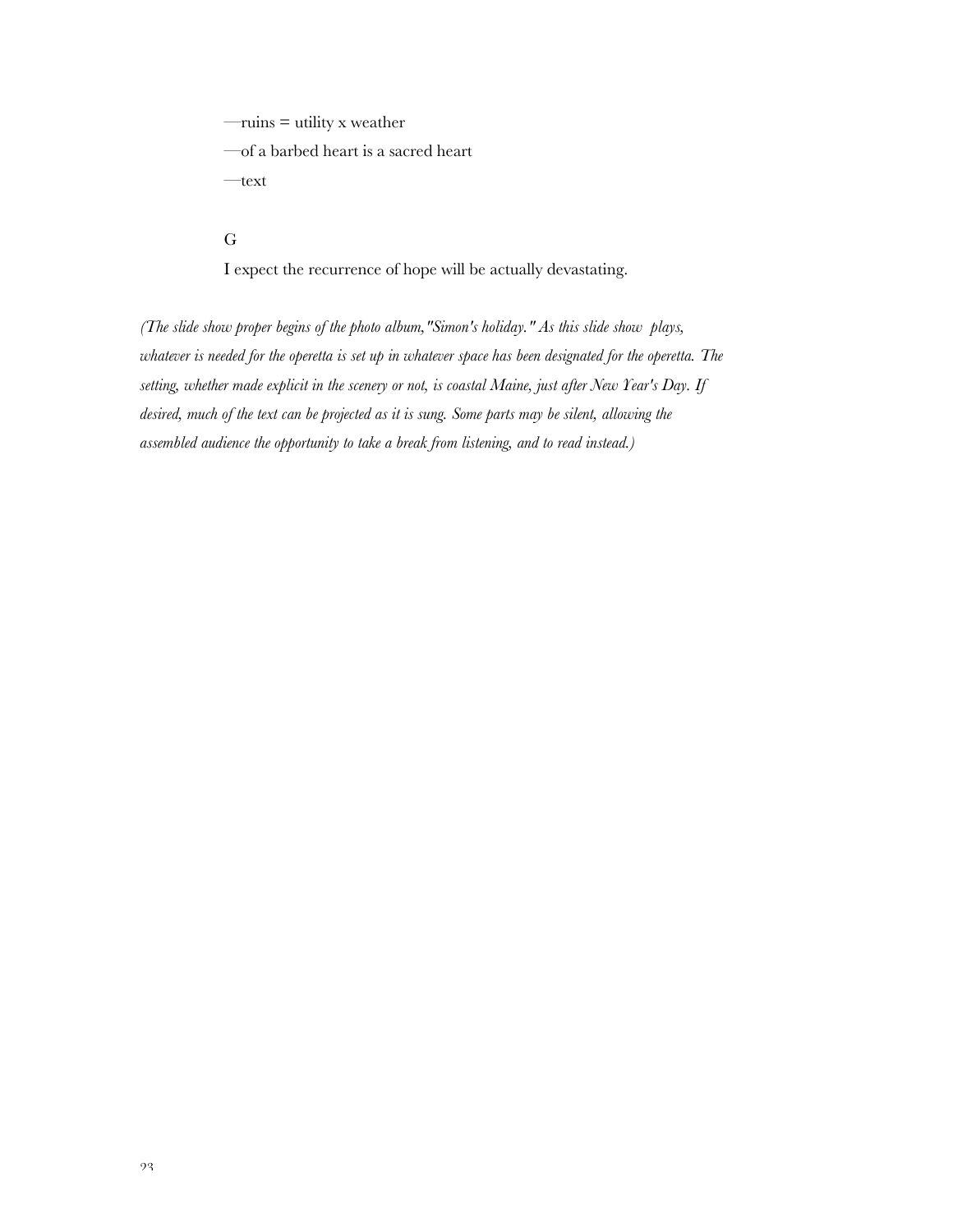## **PART THREE: An OPERETTA in (x) SCENES**

featuring MARIE ANTOINETTE, 3 DEER, ESMÉ the cat all in the State of Maine

#### **scene x:**

### MARIE ANTOINETTE

Marie Antoinette in Maine: and when I looked out the window I saw there was nothing there and when I looked underneath I saw there was nothing there I was in Maine, unfortunately, fortunately? and not dead. and the deer sang:

## DEER

*careful what you wish for it could move something out of place that you don't wish to lose you don't wish to lose*

#### MARIE ANTOINETTE

so I saw there was nothing inside of me but I saw that nothing becomes something by seeing things and I was now for good? for good? seeing Maine? and this was pretty weird

## DEER

*careful what you wish for it could move something out of place that you don't wish to lose you don't wish to lose*

## MARIE ANTOINETTE

and I knew, had I been in France there would have been an executioner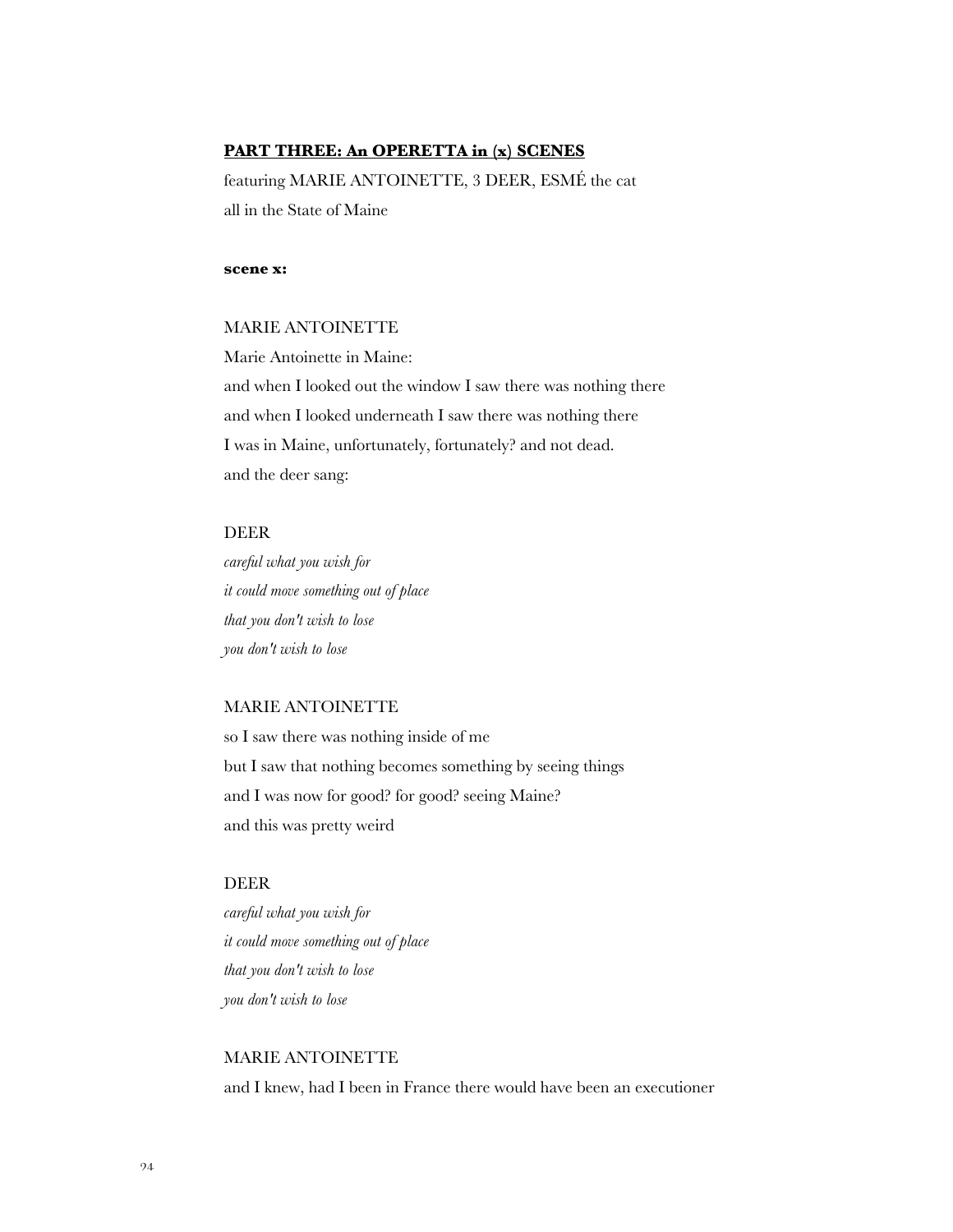I looked out the window and I saw: no, I am not in France I was not in France and I saw there was only one thing to do

## DEER

*wait when you are told to find out what you wish you knew what you wouldn't choose find out what you wish you knew what you wouldn't choose*

## MARIE ANOINETTE

let the dogs destroy the cats if they can I doubt they can those are not feeble cats

#### **scene xx**

MARIE ANTOINETTE I forgot my revelation quickly

DEER

*good*

## MARIE ANTOINETTE and put the dog in the habitat swiftly

DEER

*good*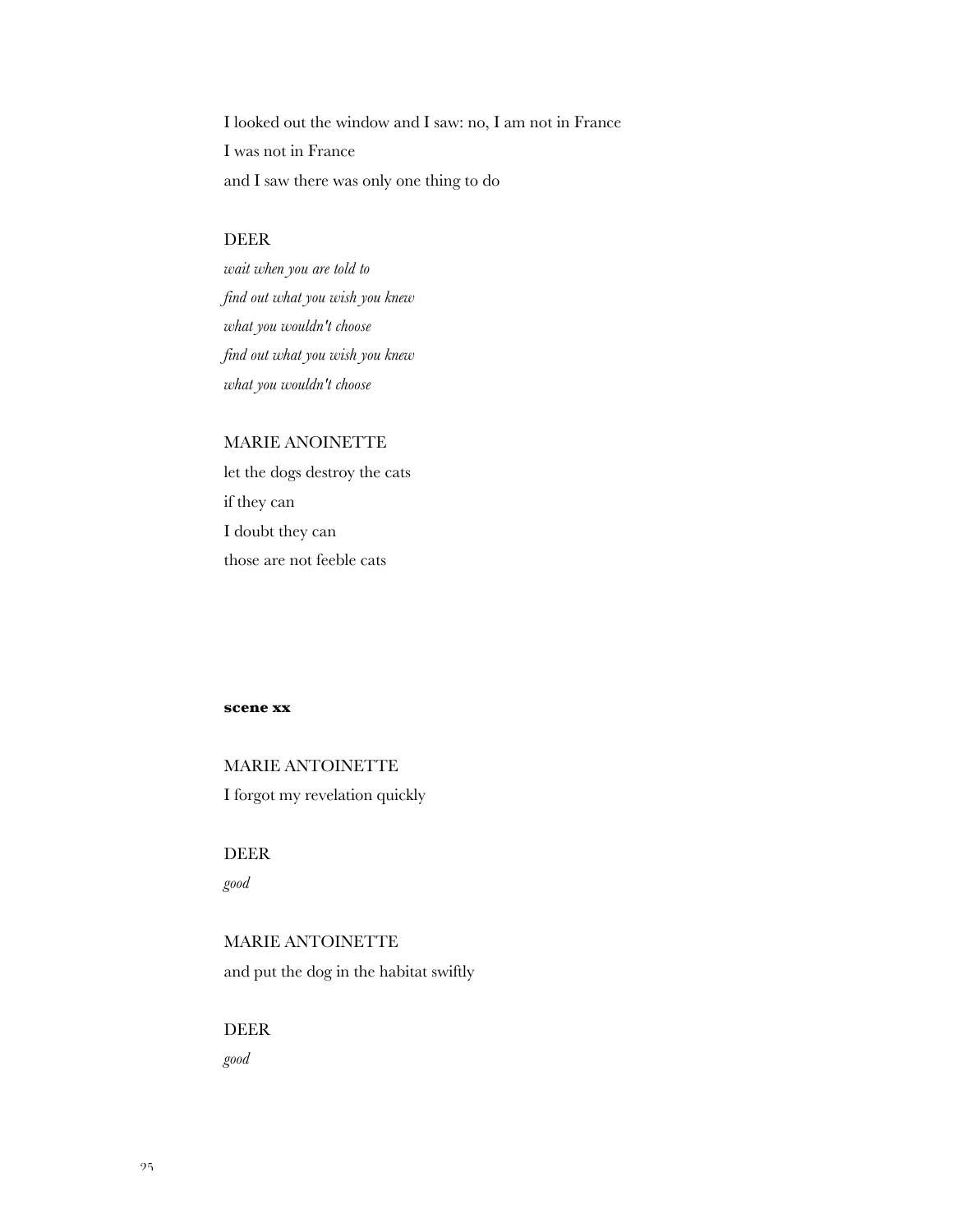## MARIE ANTOINETTE

everything is arranged

## DEER

*good*

## MARIE ANTOINETTE

and I will think of something to do for dinner

## DEER

*good*

# MARIE ANTOINETTE

I'm not as completely susceptible as I once was

## DEER

*good*

## MARIE ANTOINETTE

it was a terrible hangover

## DEER

*good*

## MARIE ANTOINETTE

it was hard work to get through it

## DEER

*good*

## MARIE ANTOINETTE

I have to teach

### DEER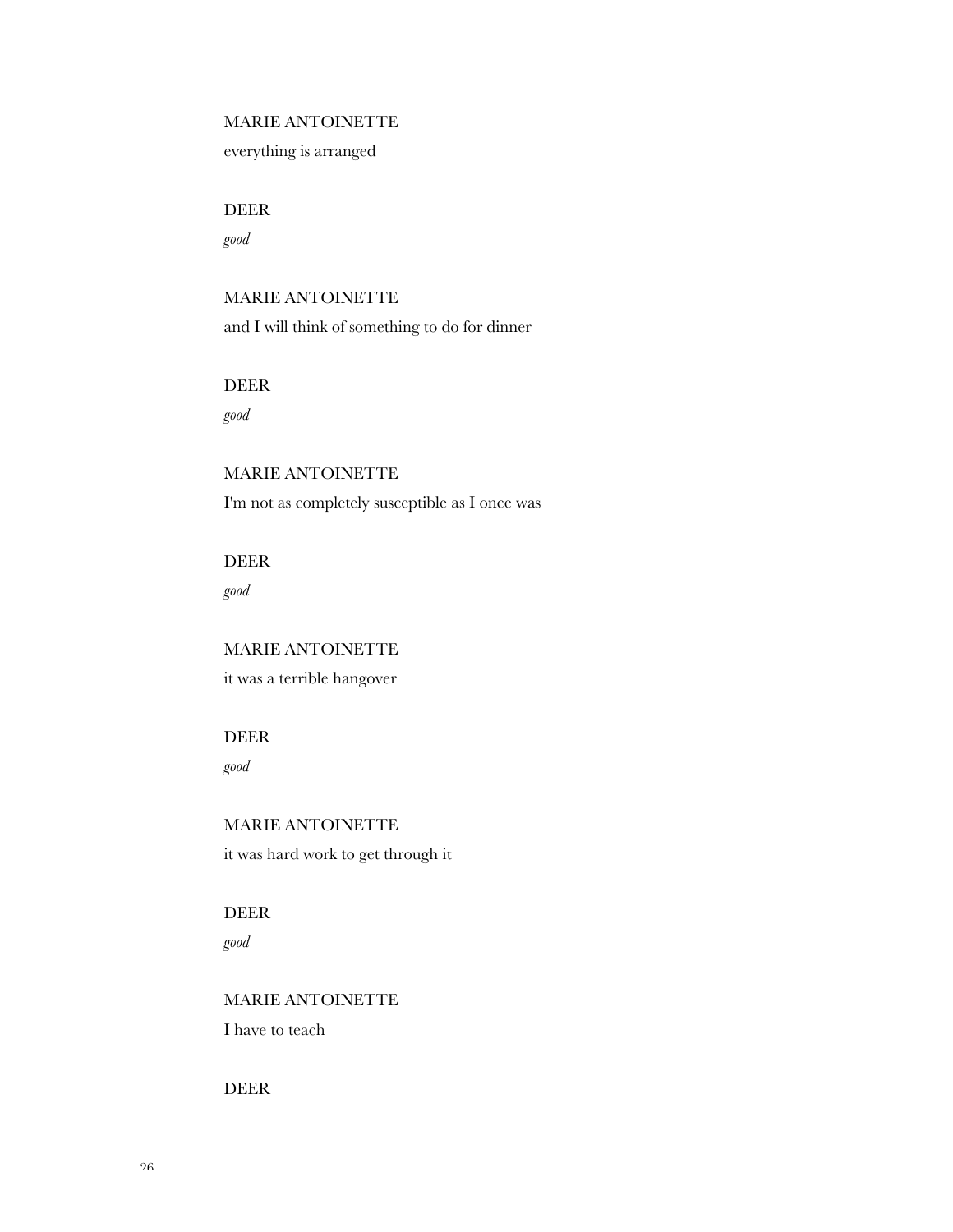#### *good*

## MARIE ANTOINETTE

I teach verbs of being

## DEER

*good*

## MARIE ANTOINETTE

I made a wish

## DEER

*good*

# MARIE ANTOINETTE

the wish destroyed me

# DEER

*good*

## MARIE ANTOINETTE so I decided to wear better underwear

# DEER

*good*

# MARIE ANTOINETTE

and I made my living will

## DEER *good*

MARIE ANTOINETTE and I had very little to give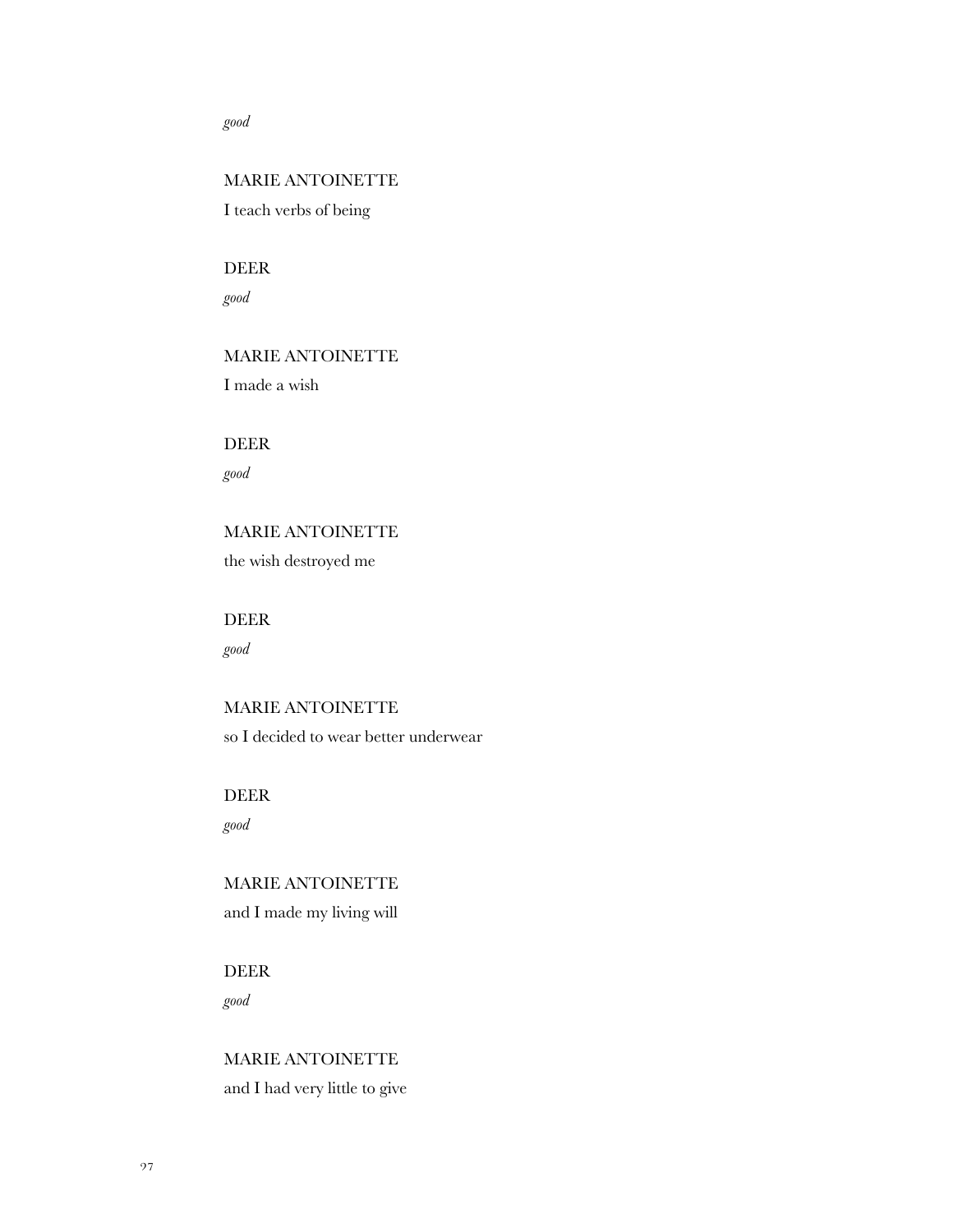## DEER

*good*

MARIE ANTOINETTE I found I had very little to give

DEER

*good*

MARIE ANTOINETTE and when I looked underneath I understood

DEER

*good*

## MARIE ANTOINETTE

play me something play me a record play me something good

#### **scene xxx**

the deer put on a record MARIE ANTOINETTE does a dance

### **scene xxxx**

## ESMÉ

Perhaps it turns out you don't have the gift. Or that your gift is fragile. Ask yourself and be honest. If you find it, treat it well.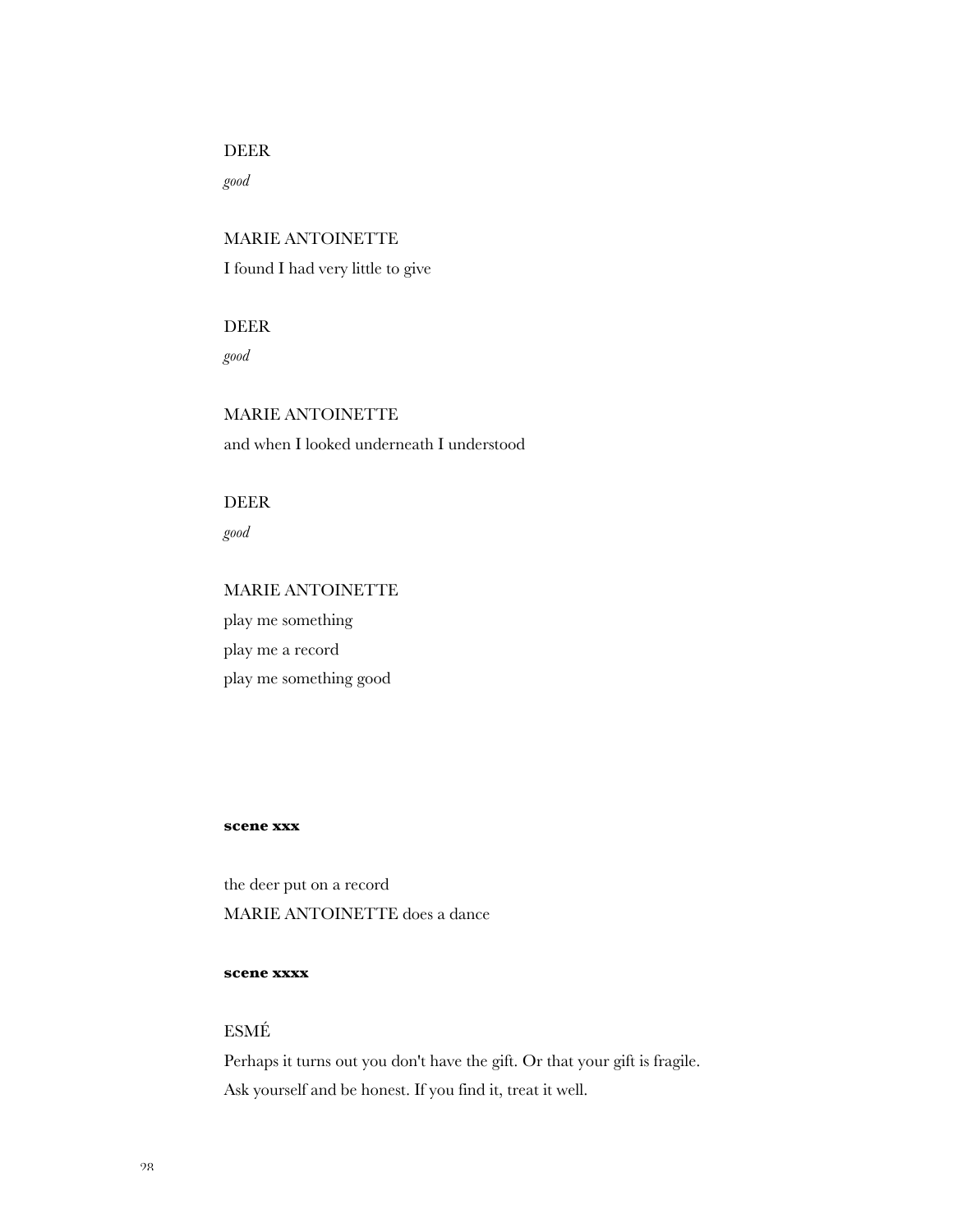## DEER

*All those weeks of thinking lead to something*

## ESMÉ

Something really big and really simple, like "I am a cat without an imperative." Or "nothing stands between me and the coffee."

#### DEER

*good*

## ESMÉ

A man walks by me, just as I am thinking this. I see something rattling under his cart. Oh, let him look for himself. Two red cans of folgers.

#### DEER

*good*

## ESMÉ

I promise you coffee, and all it entails. Love me. You might find I'm tougher than I seem. We still have our original spaces inside of us.

## DEER

*Have you noticed that this city looks onto water from every side? Entire islands are for the dogs?*

## ESMÉ

No, Marie: you are not in France. Forget the big words. What you'll find is that you feel better and better.

## DEER

*And it is not cheap And it is not dark And it is not France*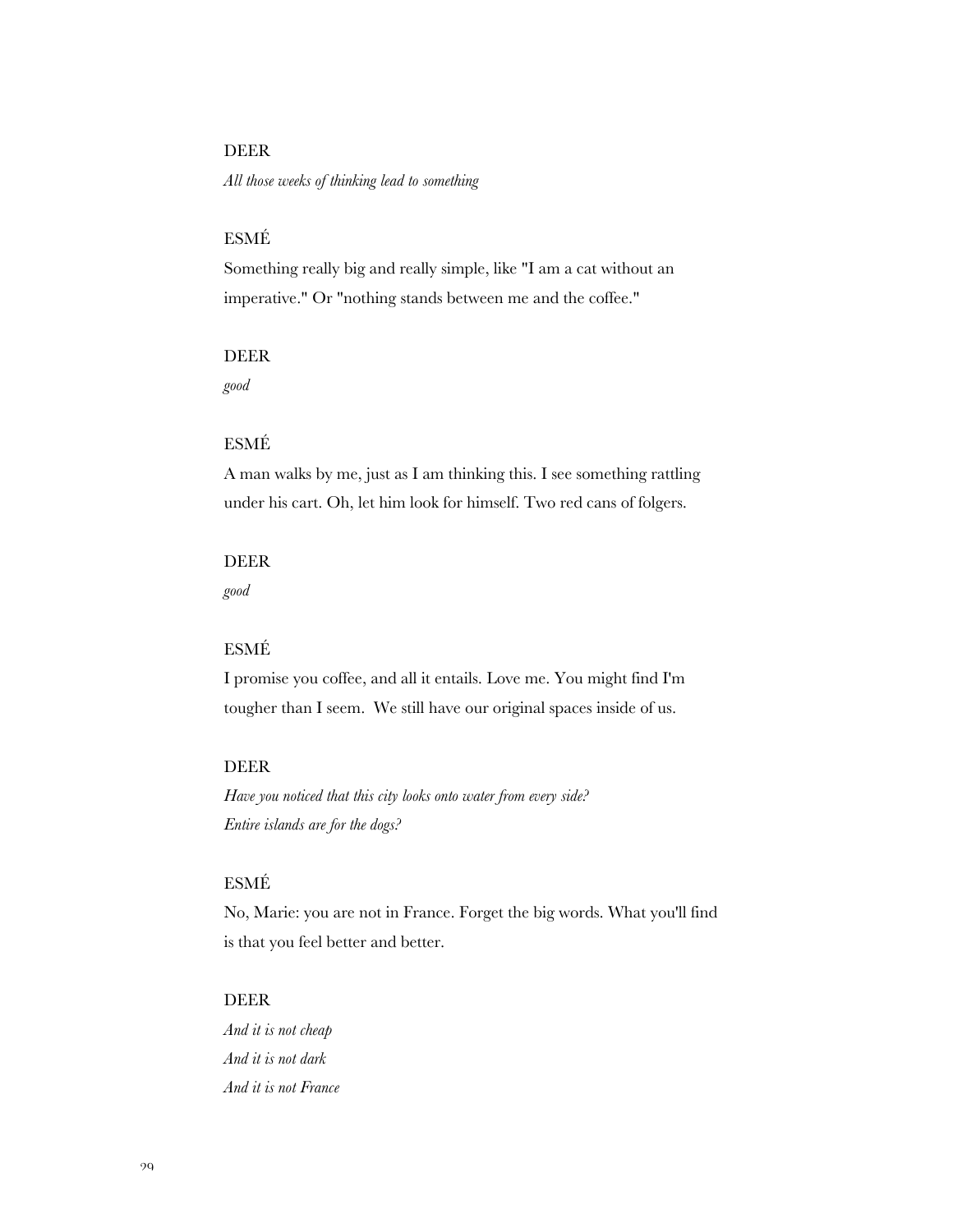## ESMÉ

Sometimes I really feel awesome.

## DEER

*good*

## ESMÉ

They speak in code. They love stress. Let them lose their heads.

#### DEER

*la la la la la la la la la la la la la la la la la la la la la la la la la la la la la la la la la la la la la la la la la la la la la la la la la la la la la la la la*

## ESMÉ

That's how the revelation comes. Everything we can become.

#### **scene xxxxx:**

The deer dance *The Dance after Quitting*. It is a good dance, short, and very tidy.

End of operetta; some of the scenery is removed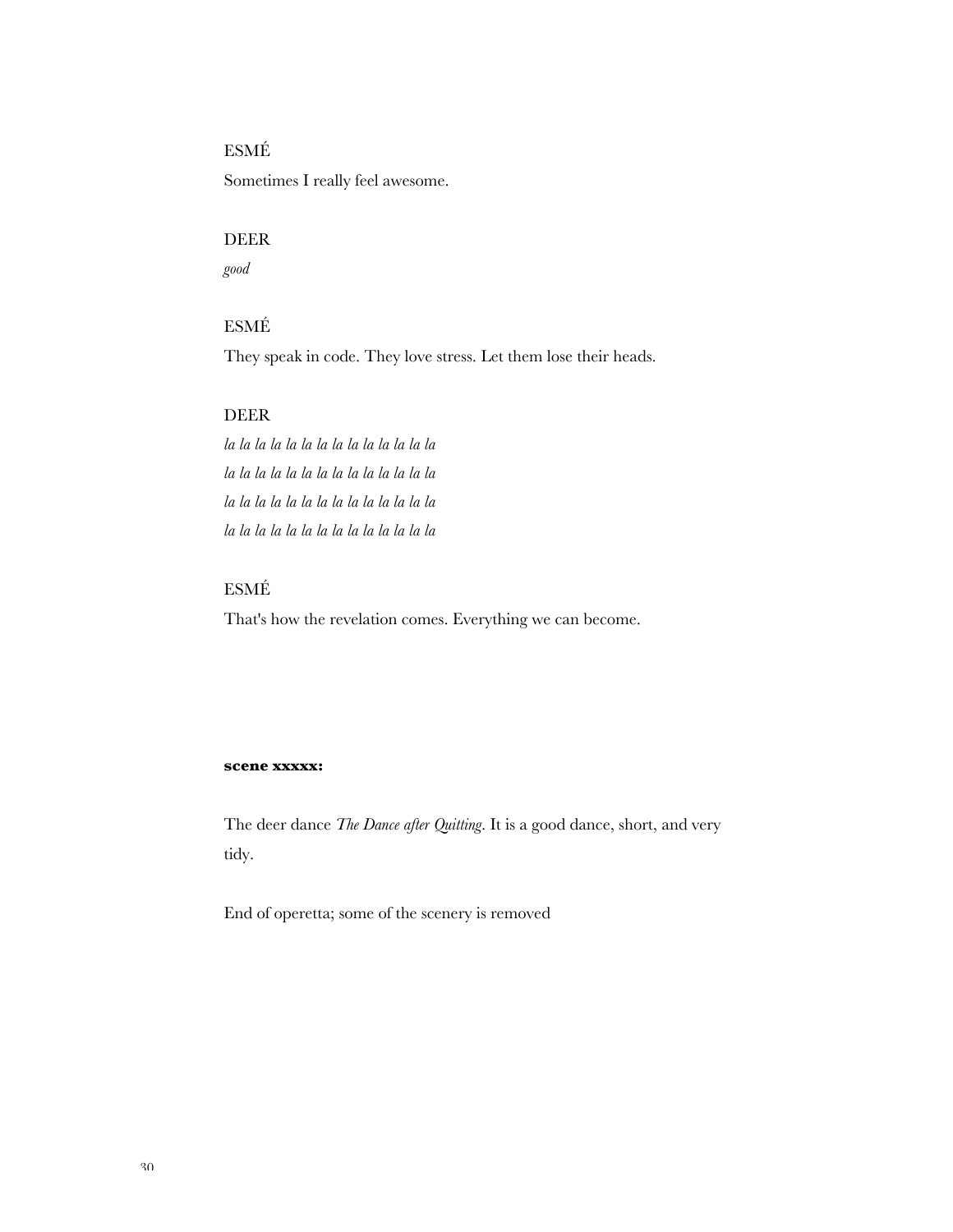#### **PART: INTER-PART**

#### SONG

*he knew he should fail everything else he knew he should fail the simplicity of that he knew he should fail everything else he knew he should fail the simplicity of that*

*but this theory had its dark corners too he had meant nothing at all by that but this theory had its dark corners too he had meant nothing at all by that*

*it was the only favor he ever asked. it was the only favor he ever asked. concealing all he could conceal with that he talked as if it wasn't real like that concealing all he could conceal by that he spoke as if it wasn't real: oh that*

*he knew he should fail the simplicity of that he knew he should fail the simplicity of that he had meant nothing at all in fact he had meant nothing at all in fact*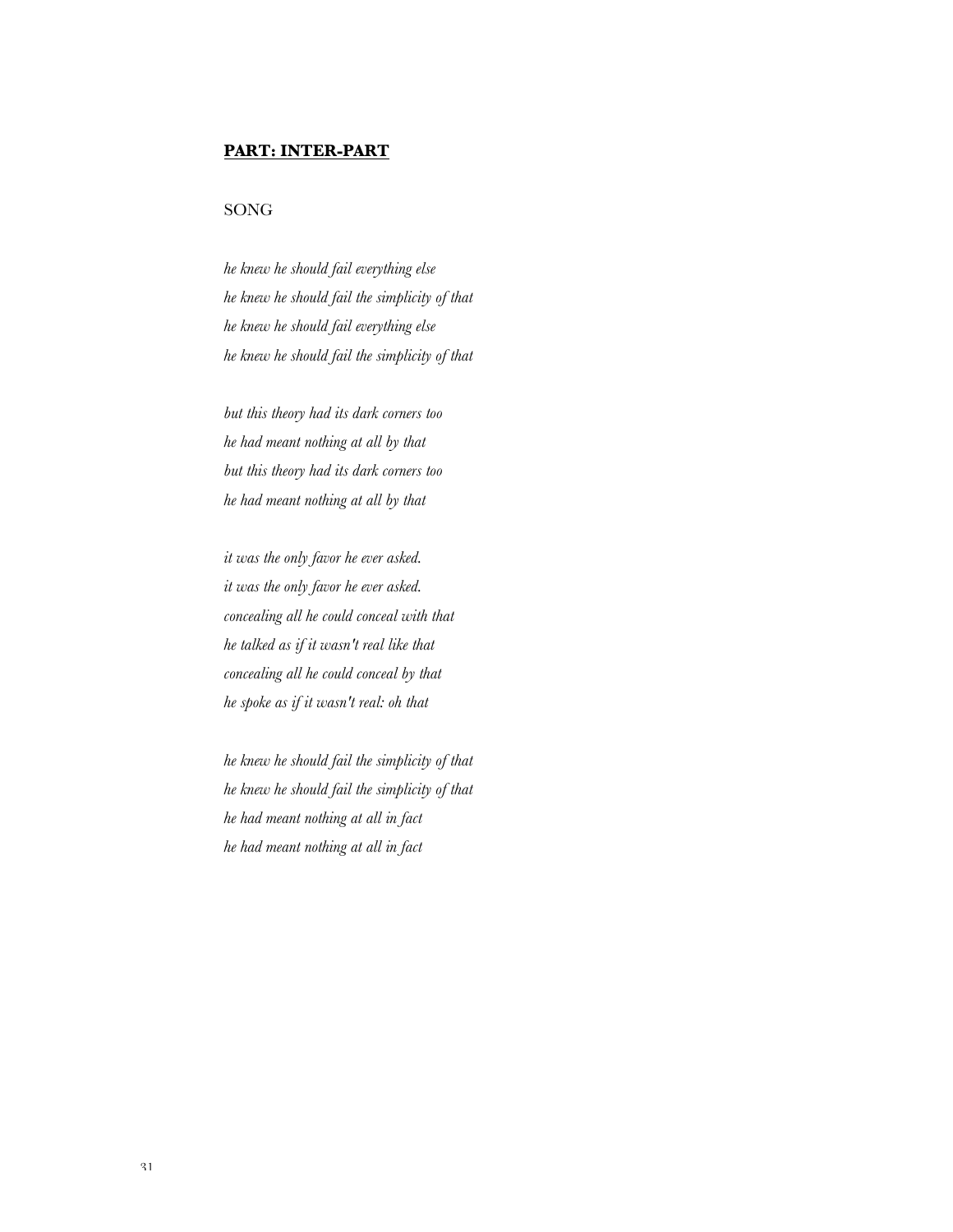#### **PART FOUR: DIM "O"**

*[written so the process of writing can be seen- on the wall, or on an overhead projector:]* almost to imagine the calamity of blindness *[it is erased, or defaced, and then written again:]* almost to imagine the calamity of blindness *[moving pictures: blueprint plans for a large house]*

## $\overline{C}$

up the stairs through the entry which opens onto a room a huge room on the wall a mirror on the mirror a scratch by the scratch a reflection: dim o

behind you a wall wallpaper a repeating pattern a field and its inverse in the light from large windows the wallpaper glows through the windows a horse in the yard hacking the light is golden the grounds rows receding into distance far hills through the window a fountain turned off to conserve water a bird, upset, waits for the water beyond the bird, beyond the horse, a road the dim sound of road you turn back towards the wall towards the wallpaper from the next room through the door blue light a television from the television you hear this:

## JOHNNY TRADESCANT [B] Courage!

HIS PA [G] Wrong, Son!

#### JOHNNY TRADESCANT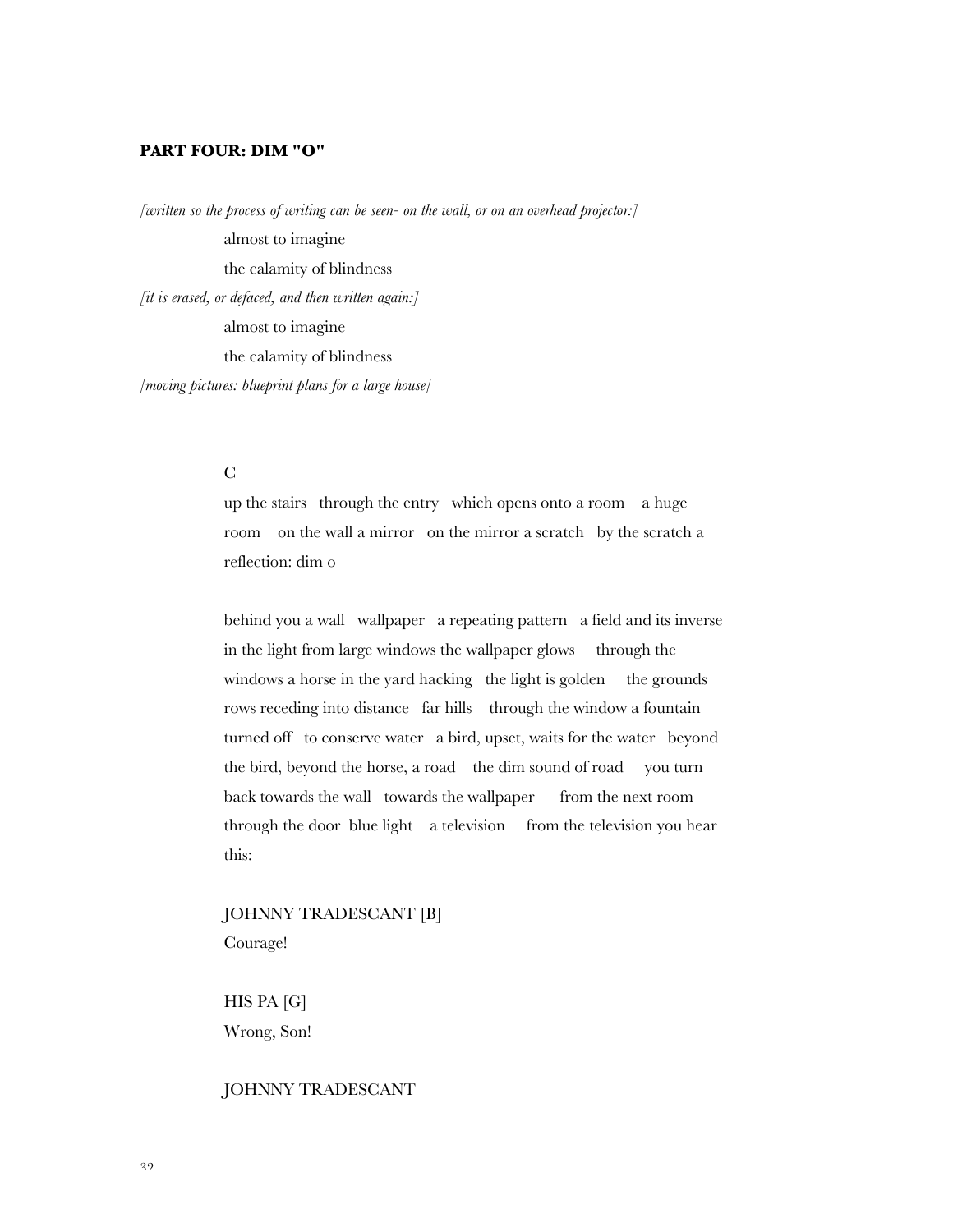## Courage!

HIS PA Wrong, Son!

## JOHNNY TRADESCANT Pa:

HIS PA

Yes, son!

## JOHNNY TRADESCANT

It is a wrong perspective!

HIS PA Yes, son!

## JOHNNY TRADESCANT

And it is a calamity!

HIS PA No, son

# JOHNNY TRADESCANT

It is--

## HIS PA

Yes, son?

## JOHNNY TRADESCANT

It has been pretty hard on me.

HIS PA Yes, son.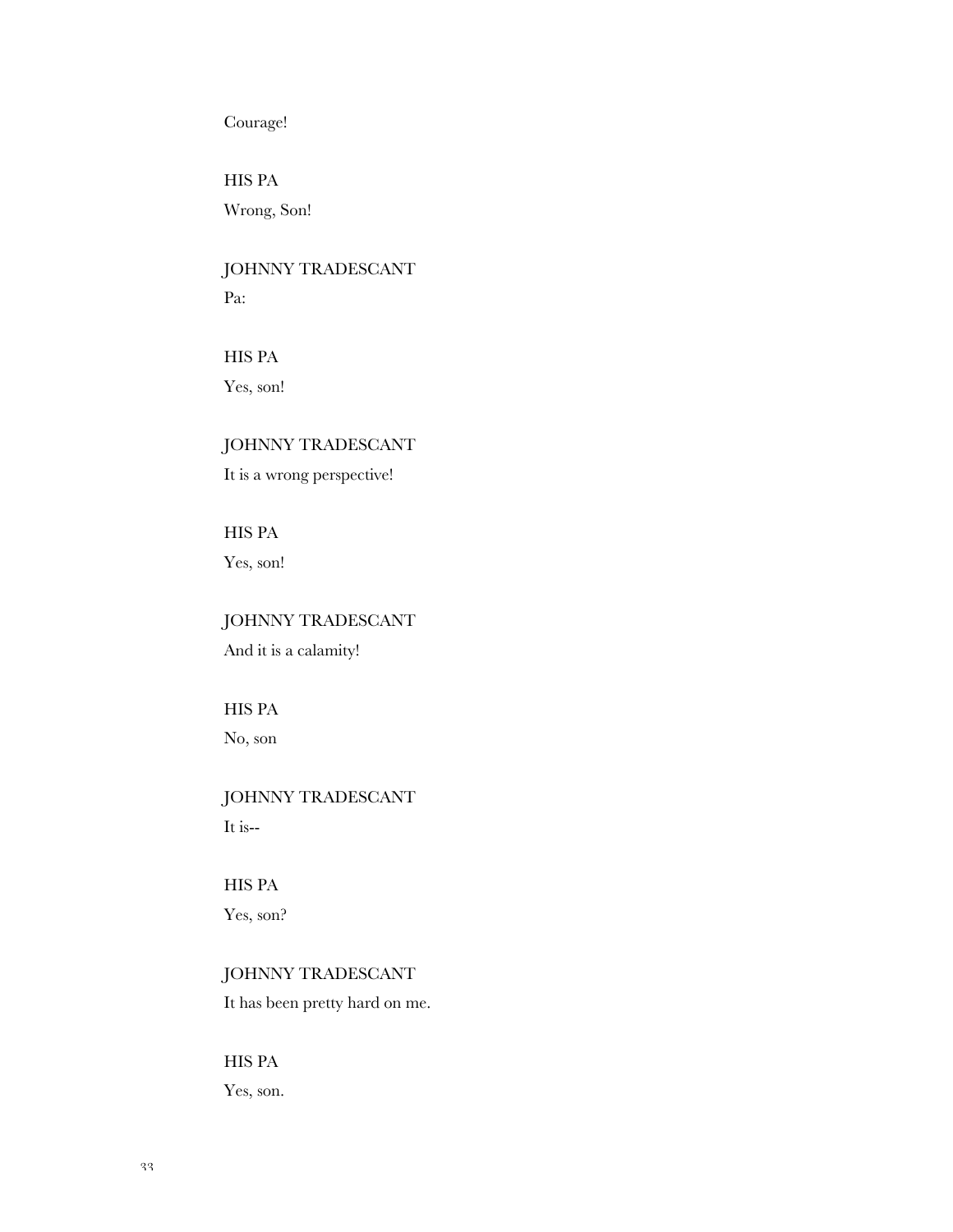# JOHNNY TRADESCANT

Pa?

HIS PA

Yes, son?

## JOHNNY TRADESCANT

You certainly outlived all the fruit trees!

HIS PA Not so, son.

## C

the ground floor is filled with light

circle the house the perimeter windows room leading to room and things in each room things like any other room behind you a lamp on the lampshade, patterns like leaves patterns under the lamp: papers coins a camera a kitchen thin high windows from which light cuts sharply down to reveal unwanted cats other troubles: dim o a radio is playing music is a solution a solution is sweet company from the radio you hear this:

#### JOHNNY TRADESCANT

Also garden plants such as phlox and asters!

HIS PA No, son!

#### JOHNNY TRADESCANT

which grow into other things, this is the nature of these American plants I've brought—ardulously—home to our home which is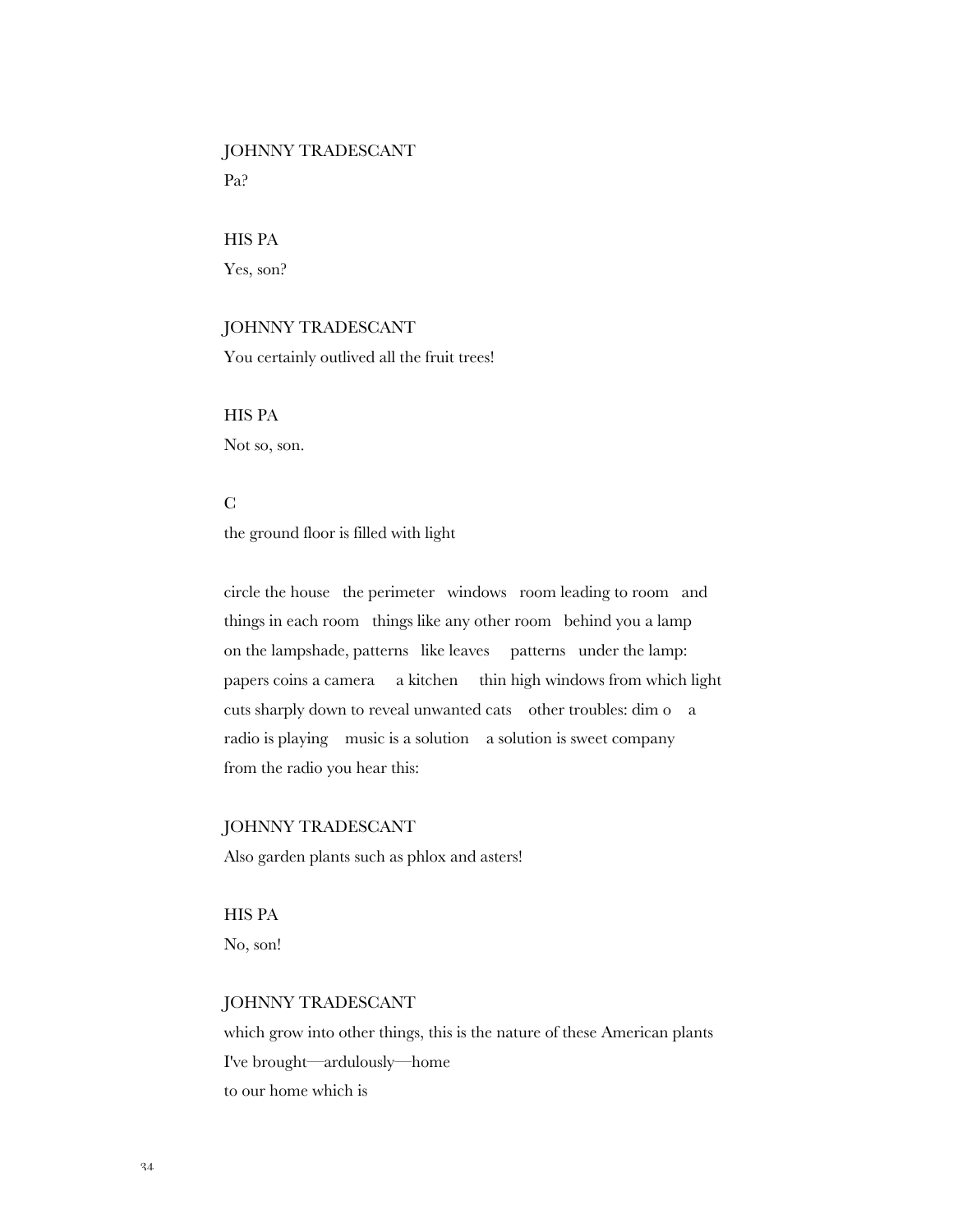### HIS PA

Johnny Tradescant and his Pa in South Lambeth

## JOHNNY TRADESCANT

It's very old and you've heard of it married Jane. died 1634 married Ester son John, died at 19 and the sadness of outliving is a hard sadness

#### HIS PA

Johnny Tradescant and his Pa in South Lambeth It's very old and you've heard of it

## JOHHNY TRADESCANT Pa!

HIS PA Yes son!

## JOHHNY TRADESCANT

I'll put on music.

HIS PA Good son.

## A

from the radio, Shostakovich light from high windows falls on kitchen things surfaces and storages and knives past the cupboards a doorframe, a door and on into the house the dining room is windowless but light from the kitchen comes through on the table: glasses, silverware, a tablecloth beyond the table an archway through which another room returns to the entrance the front door the staircase a dog appears follow the dog up the stairs dim o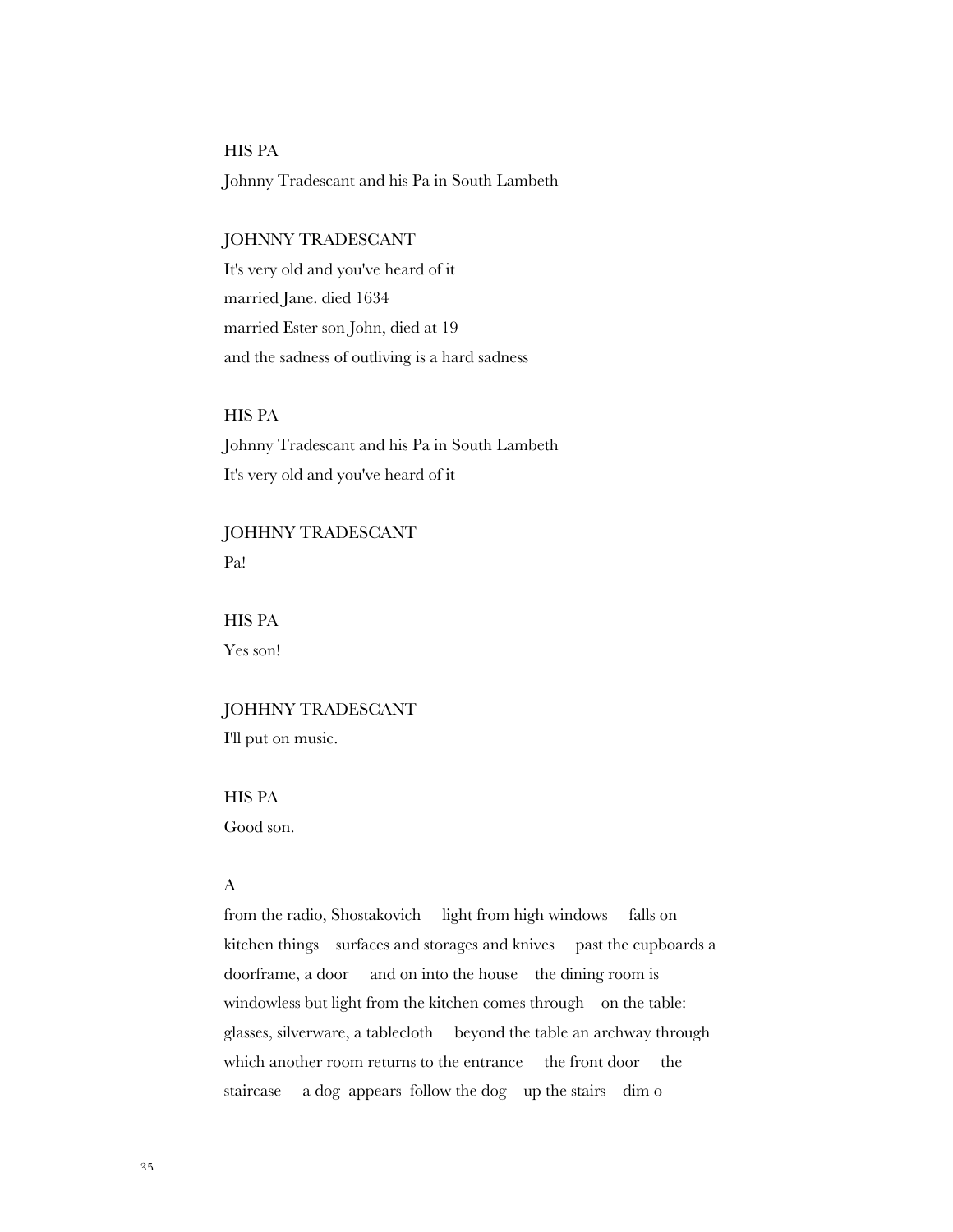the second floor a door a guest room someone could sleep here maybe if they came to stay for a while it has its own bathtub and a guest could privately for example do a pregnancy test or lie in bed convusling in a nice bathrobe and wonder am I having a heart attack or just a heart event? and watch the light change through the single window dimmer on the nightstand a photograph of a landscape in which a dog waits and a horse hacks and the wet happy bird is in the fountain because it is on it, meaning the fountain and everything everything else is on in the photograph there is no need for conservation there's nothing to be saved it's a photograph of the future I mean it's a photograph of the past next to the photograph a radio from the radio you hear this:

HIS PA

Johnny Tradescant!

JOHNNY TRADESCANT Yes Pa?

HIS PA Did you climb the bad cypress?

JOHNNY TRADESCANT Yes, Pa.

HIS PA And was there anything to see up there?

JOHNNY TRADESCANT No, Pa.

HIS PA

C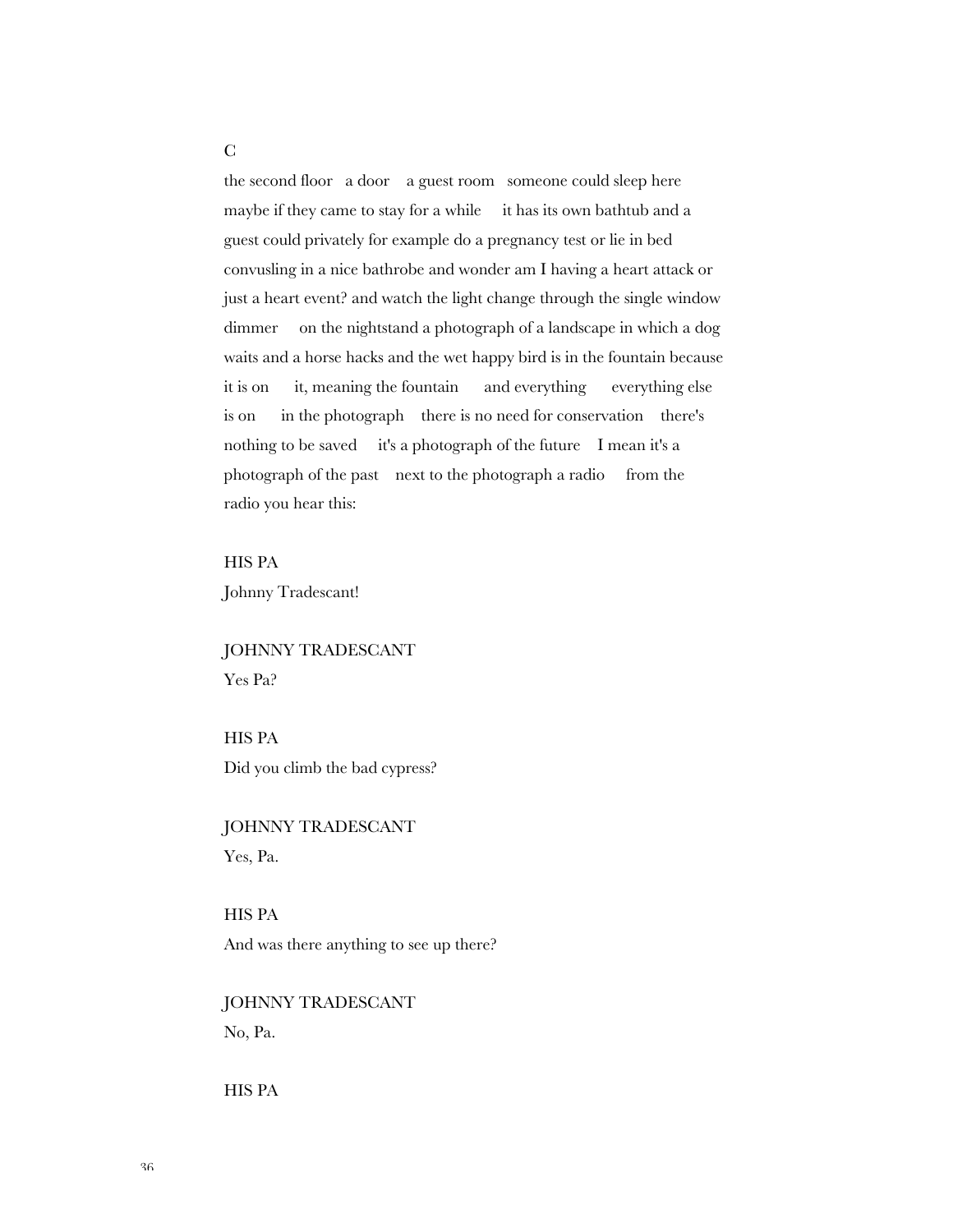Johnny Tradescant!

## JOHNNY TRADESCANT

Yes, pa?

## HIS PA "Patience and fortitude."

# JOHNNY TRADESCANT

Perhaps, Pa.

HIS PA Think of it like this:

## JOHNNY TRADESCANT Yes, Pa?

HIS PA The sap on your pants is a trophy.

## JOHNNY TRADESCANT Pa?

HIS PA Yes son?

## JOHNNY TRADESCANT About the tree.

## HIS PA Yes, son?

JOHNNY TRADESCANT I mixed the soils for its future acclimation.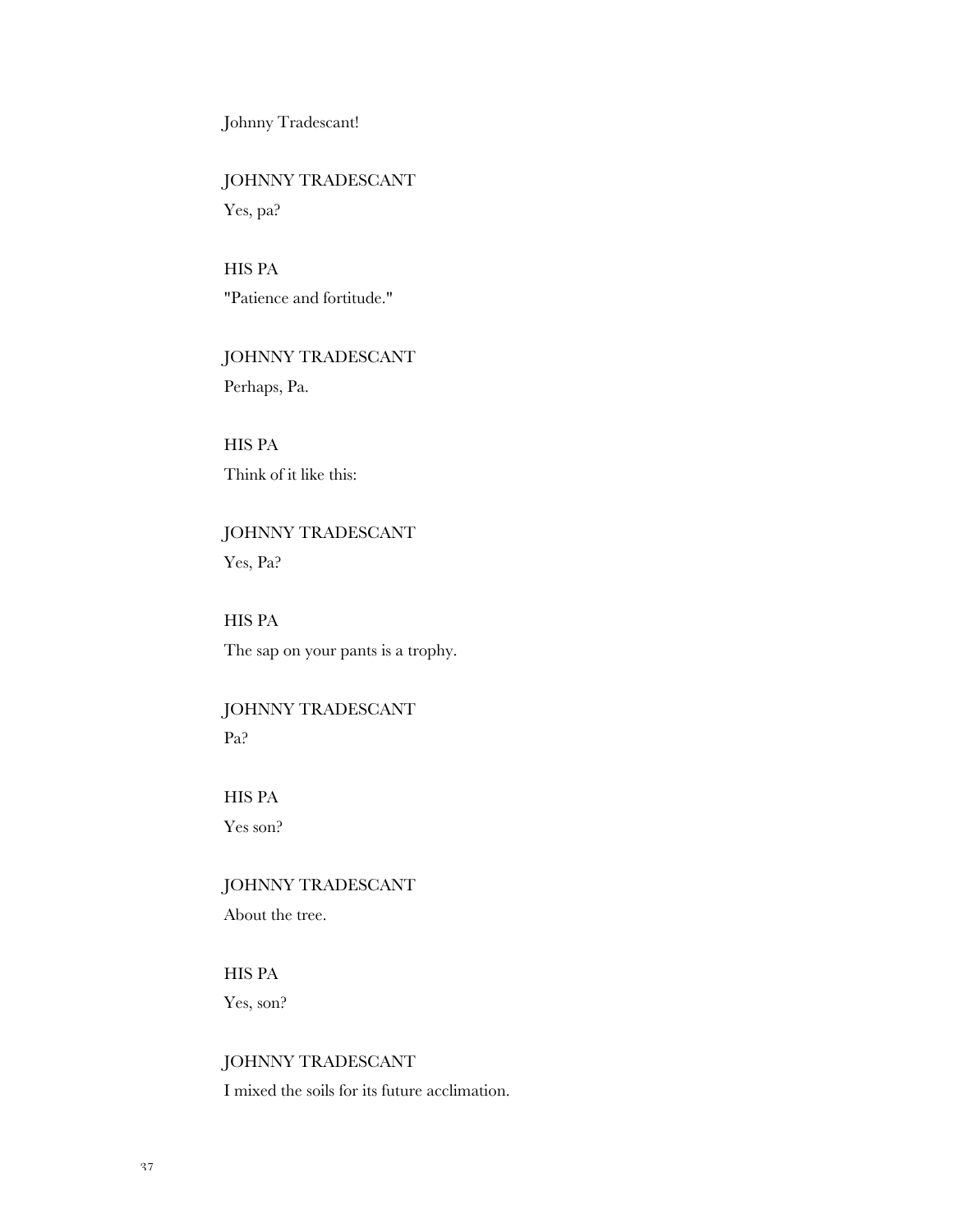HIS PA

Good, son. Son?

JOHNNY TRADESCANT Yes Pa?

HIS PA May we all acclimate to our futures

JOHNNY TRADESCANT Humbly spoken, pa.

## A

the hallway holds its own yellow dim a bend in the corridor opens onto rows of closed doors until a room at the end of the hall

on the far wall pleated curtains cover a tiny window and in their fold, old dust and air trapped in a different decade undisturbed air lying on a dresser a figurine a bust of a sailor from Bellingham it's pipe broken so many places could be paradise

#### C

weave your way now, through small rooms each containing its own dimness, and occasionally a tiny window barely an opening and the light gained by these windows trails alongside pushes further into the interior of the house in the dim light of a communicating room a telephone pick it up

from the receiver you hear this:

#### JOHNNY TRADESCANT

Married Rebecca died 1649 son Paul married Elizabeth died 1653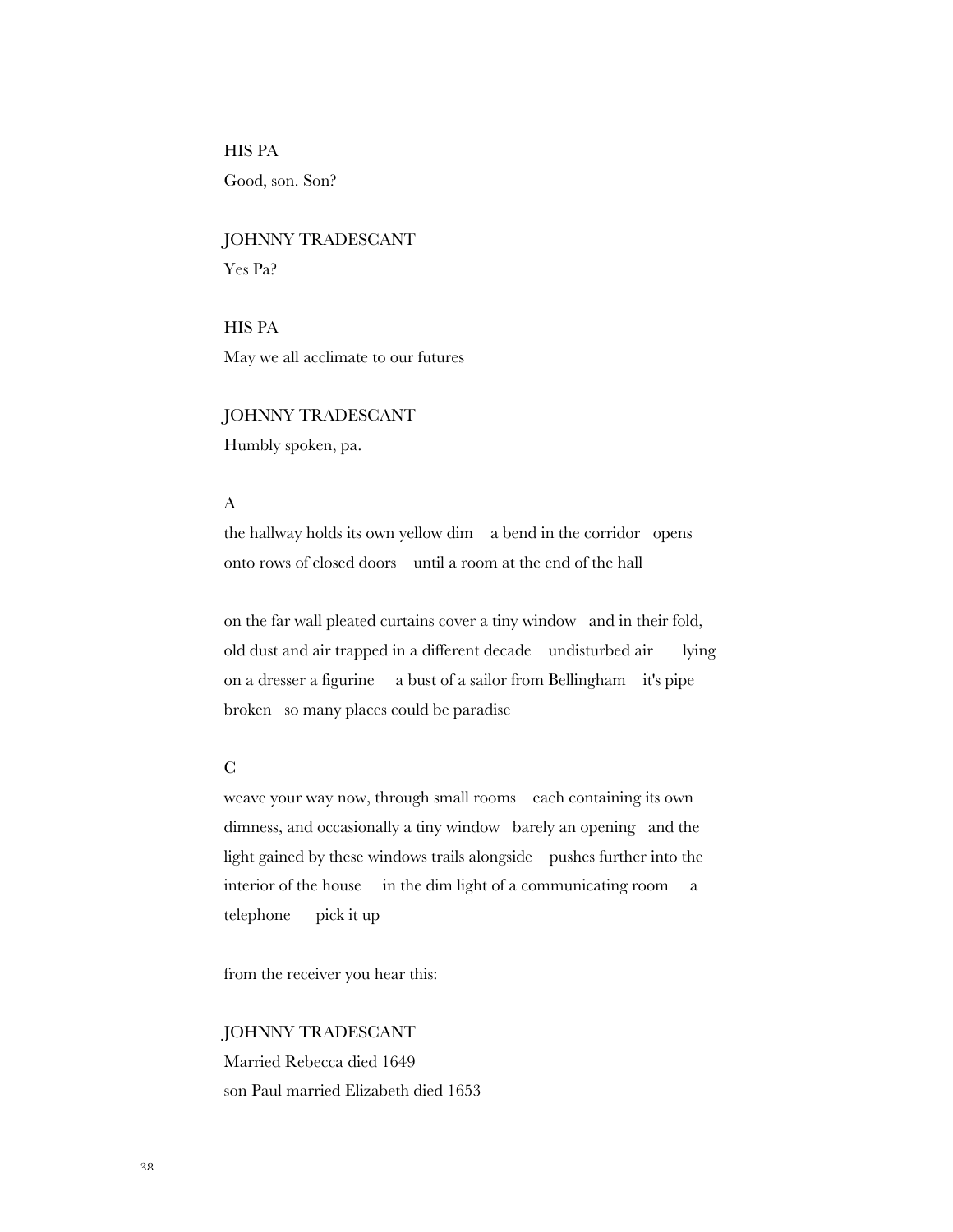Married Nora 1654 son John died 1656 some glands and organs preserved in vinegar on the conservatory shelves in South Lambeth, alonsgide Carpathian butterfly specimens Cousin Reed gone across the ocean and come arduously home married Virginia daughter Prudence died 1661 her last words,

D [off] "the conscientious man is a kind of degenerate"

HIS PA I always found Virginia somewhat feral.

#### JOHNNY TRADESCANT

She spit, then died. Soon after the estate gone to wilderness by all reliable accounts it remains so.

HIS PA

As it does, son. It remains a wilderness.

#### A

rooms open in the almost dark onto another staircase up the stairs through the escalating dim the dog alongside followed by this small push of light to a landing which opens onto a large room an expanse

#### C

on the far wall, almost obscured pleated curtains on the near wall a mirror next to the mirror a lightswitch it doesn't work but there is some light some natural light left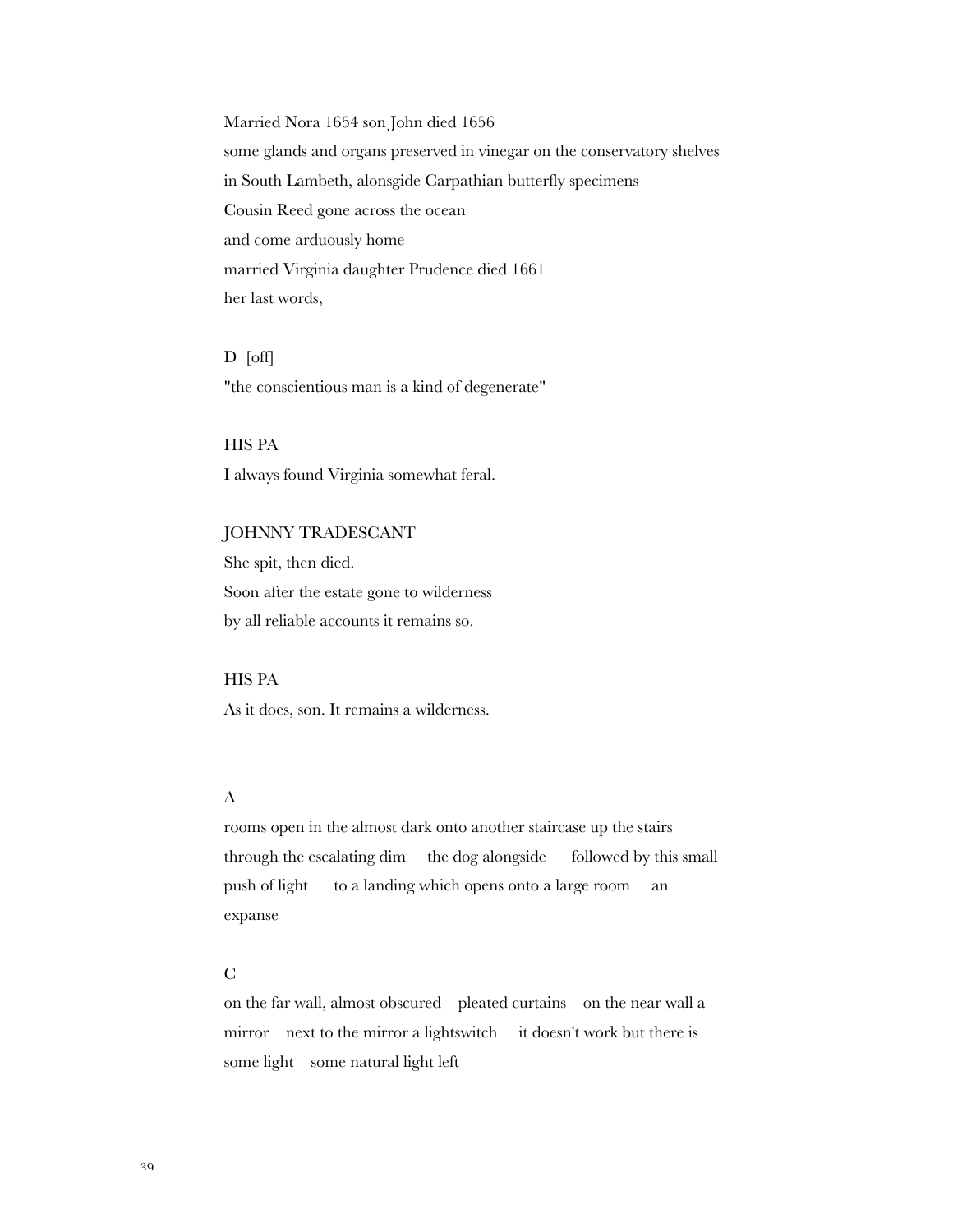sudden intrusion of sound beeps and starts from an intercom system beeps and starts and obliterates the quiet and the glowing dull thank you canopy dim o through the intercom, voices:

#### JOHNNY TRADESCANT

like a piece of clothing laid aside in a room not yet come upon

HIS PA

a complex idea.

JOHNNY TRADESCANT and one sounder than it seems

### HIS PA

copied right, and fully powered, fully bright.

#### $\Gamma$

in the dim light you see a table a small table and stationary on the table for writing letters letters that celebrate the love between humans and aliens you could write anything anything at all along the wall a lightswitch click nothing happens maybe electricity has been replaced a faint glow asserts itself a radio turns on from the radio you hear this:

#### HIS PA

I have in my possession a catalog of terrible mutations in flies, for instance, *antennapodia*: a condition in which legs grow where the eyes should be.

#### JOHNNY TRADESCANT

One of several terrible mutations I read about in school, Pa.

HIS PA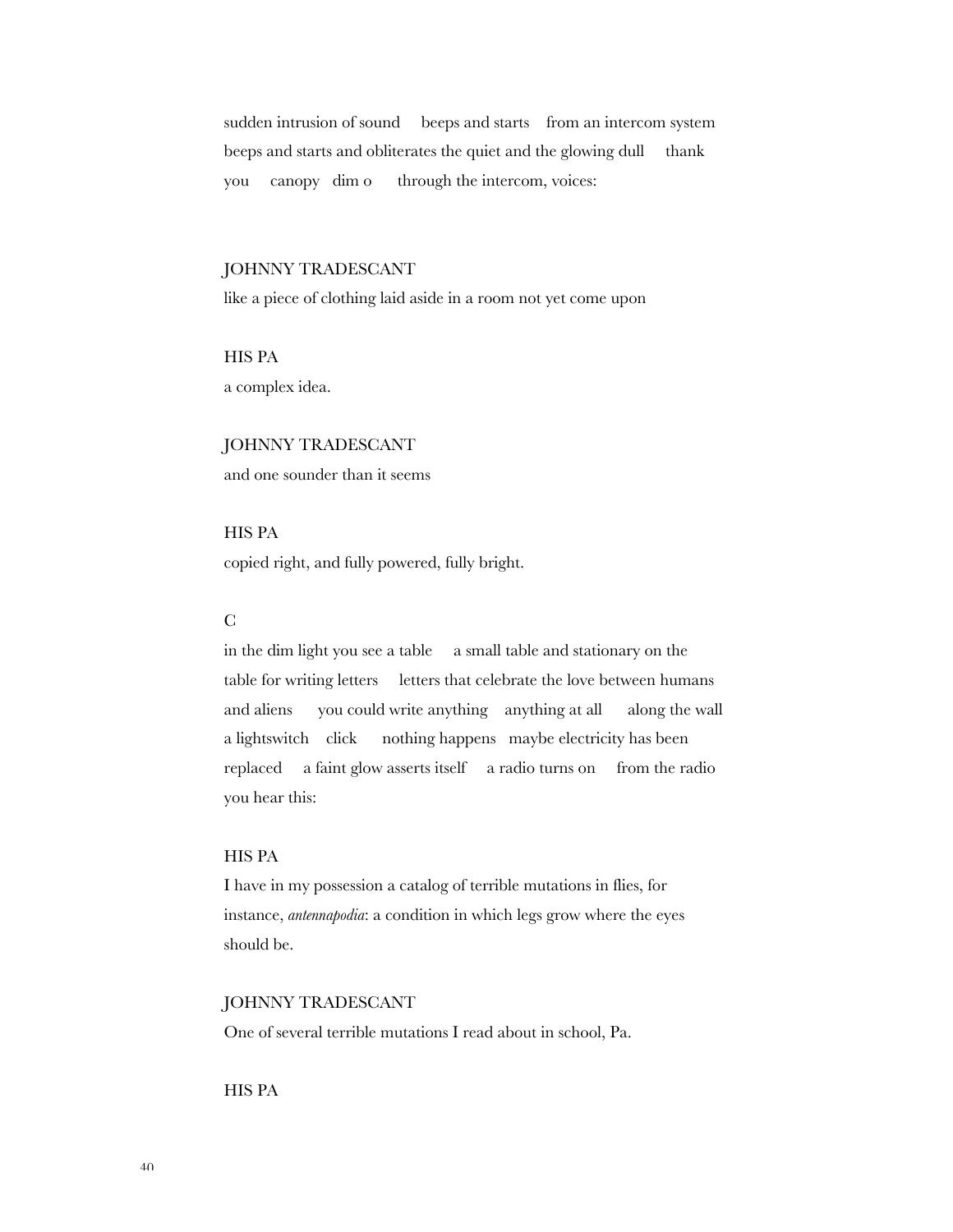May I suggest that you defer the point of inflection.

#### JOHNNY TRADESCANT

"at every instance it both rises skywards and risks falling upon us."

## HIS PA

May I also suggest that you answer the phone.

#### JOHNNY TRADESCANT

I did. I answered it. Every last one of them.

HIS PA Courage, son. Answer the phone and find new sustenance.

JOHNNY TRADESCANT It is a wrong perspective.

HIS PA I know, son.

JOHNNY TRADESCANT All this for the mastery of a single blossoming plant?

HIS PA Salisburies, fritillaries and mulberries.

JOHNNY TRADESCANT We have to consider what is inside of it and what is out.

HIS PA I suggest you begin this immediately.

JOHNNY TRADESCANT PA!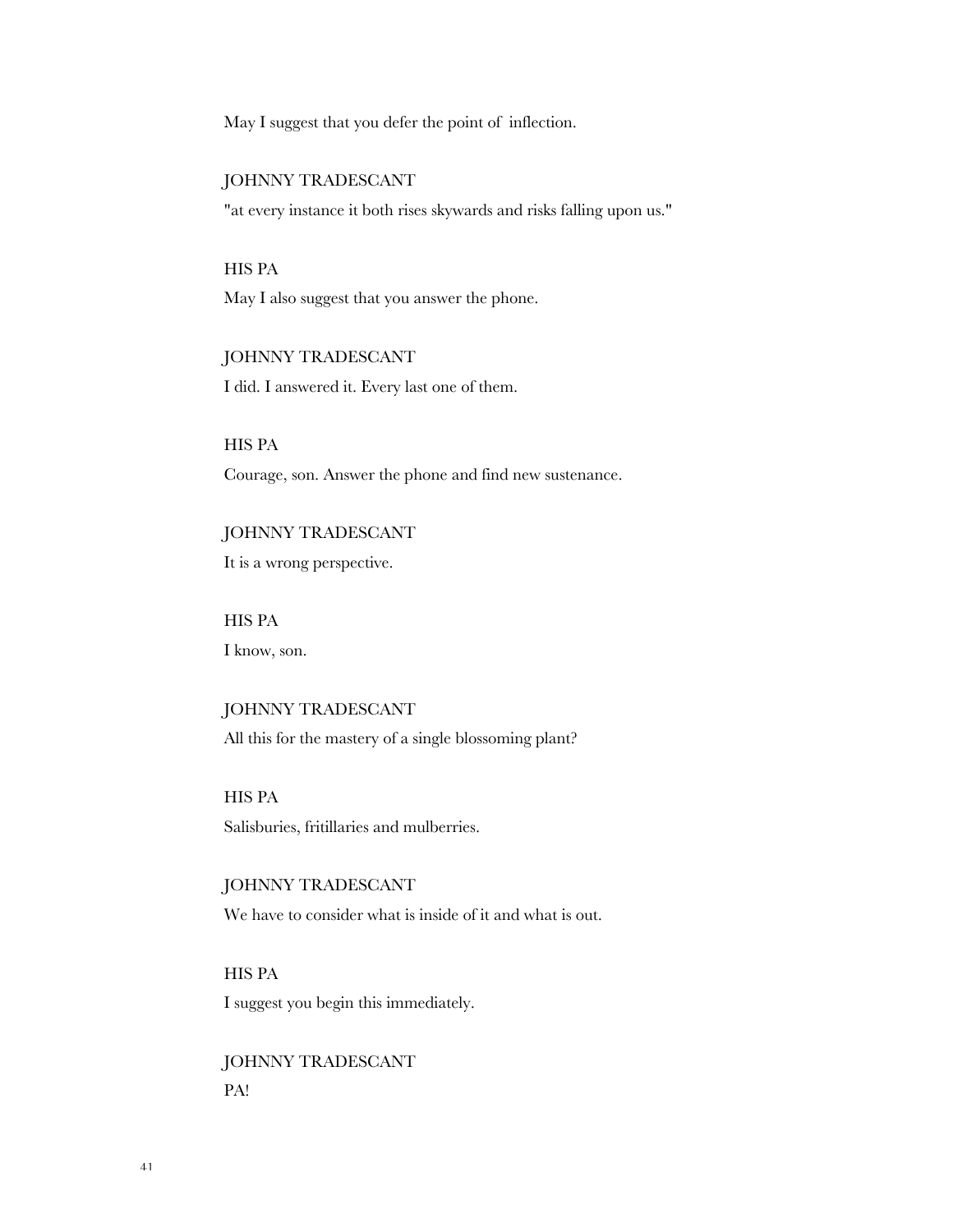## HIS PA

Yes son?

## JOHNNY TRADESCANT IT IS A WRONG PERSPECTIVE!

## HIS PA

I know, son.

### $\mathcal{C}$

forward into the dimness and find your hand on curtains pleated curtains and as your hand reaches into the fold of the curtains a sudden violent flood "the broad daylight of our ordinary memory" like a light in the back of your eyes and you remember everything you remember Lionel Ritchie you remember the moon walk you remember Green Cloud you remember the electric parade and the Betsy Ross mouse and the neighbor's evil cat Soda and you drop to the floor you just fall to the floor you fall to the floor

## A

and from the floor parting some fold in space or in the cloth and you find a way under the curtains to the next chamber the next room

 it is a room with no windows filled with a glowing dull that isn't made of natural light but of something else dim o and in frequencies of ghost radios these voices:

#### JOHNNY TRADESCANT

I've gone across the ocean three times, Pa.

## HIS PA Good, son.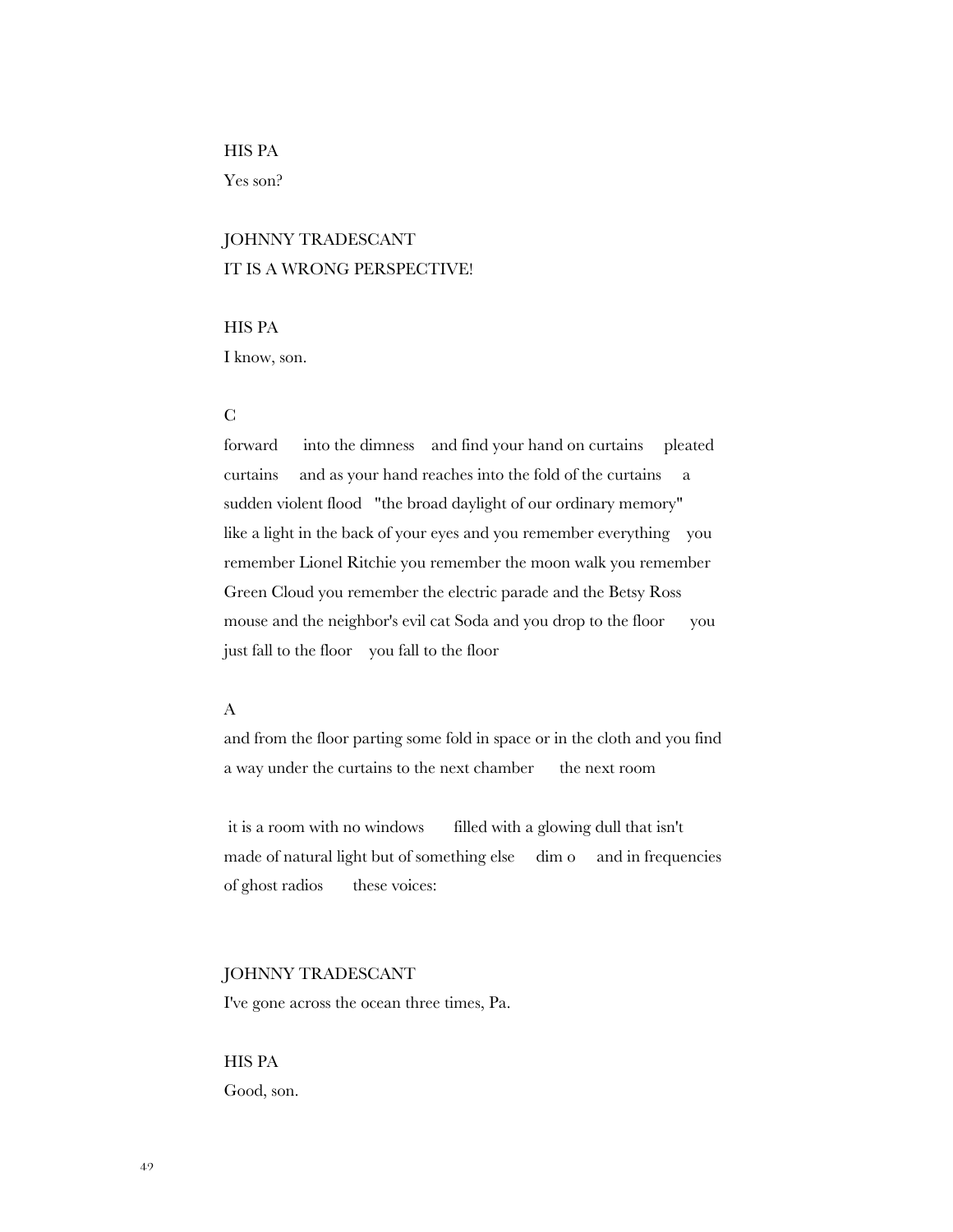#### JOHNNY TRADESCANT

And brought ardulously home--

HIS PA Yes son?

### JOHNNY TRADESCANT

All the American trees I could hull.

HIS PA Good, son.

JOHNNY TRADESCANT I planted the bad cypress in South Lambeth.

HIS PA Good Son.

## JOHNNY TRADESCANT

For the purpose of scaling it and looking around. Which I have done.

HIS PA

Yes, son.

JOHNNY TRADESCANT And I say to you that every human mind is a marvel.

HIS PA How many botanical names attest to this fact!

#### JOHNNY TRADESCANT

And also every human mind is an estuary.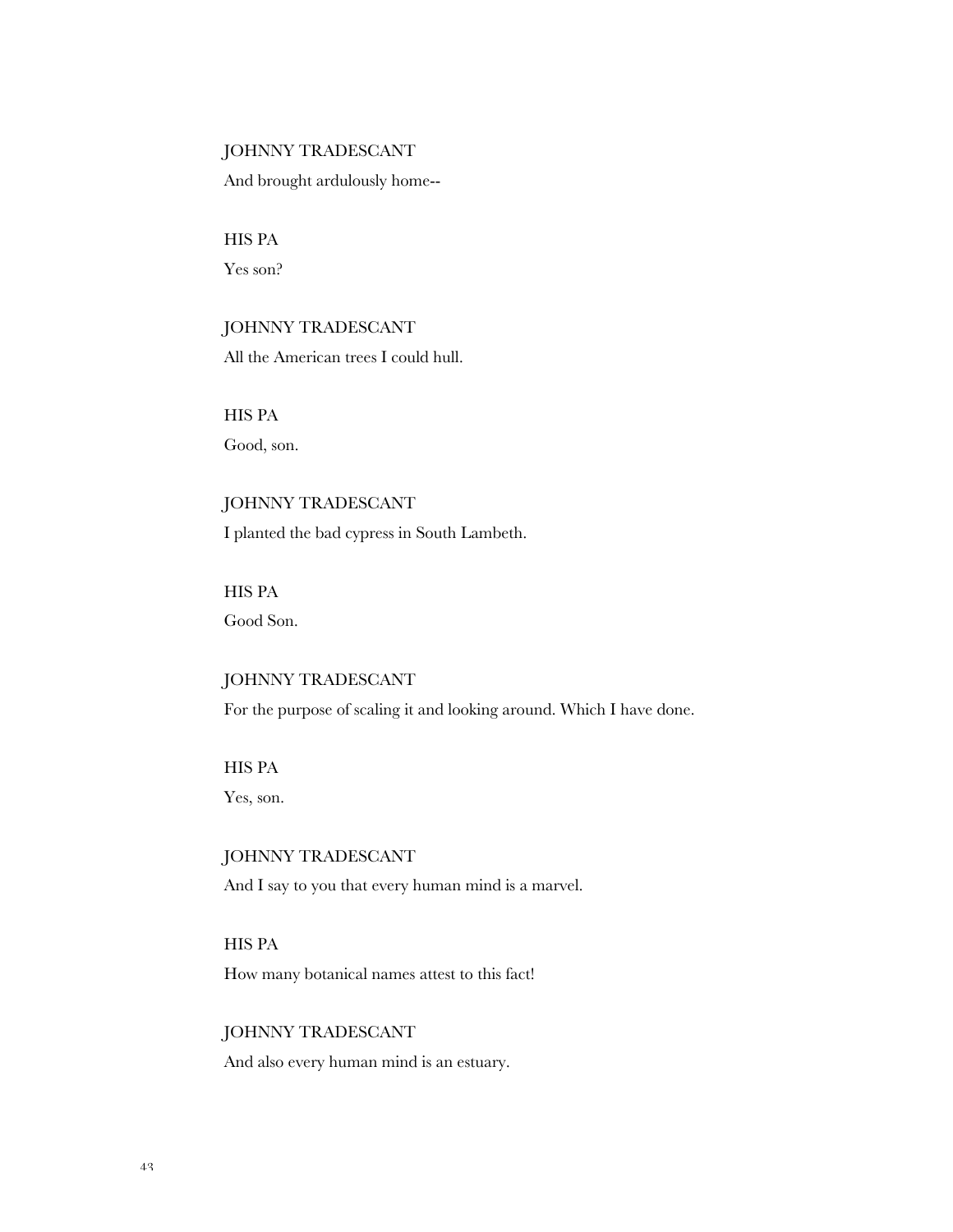HIS PA So it is, son.

### JOHNNY TRADESCENT

And moves itself forward and back

HIS PA So it does, son.

## JOHNNY TRADESCANT

And this fact calls for an garden plot of its own.

 $\mathcal{C}$ 

it is a room with no windows

you walk to the center in the incredible dimness

you put your hand through it. through this light through

thick space

of livers and hardboiled eggs and mediocre cooking and I don't know, shrimp, things you don't like, a crowd, an image of yourself in a gymnasium 60 years from now and all the junk pansies ferns ant infestations living creatures multitudes of slide projectors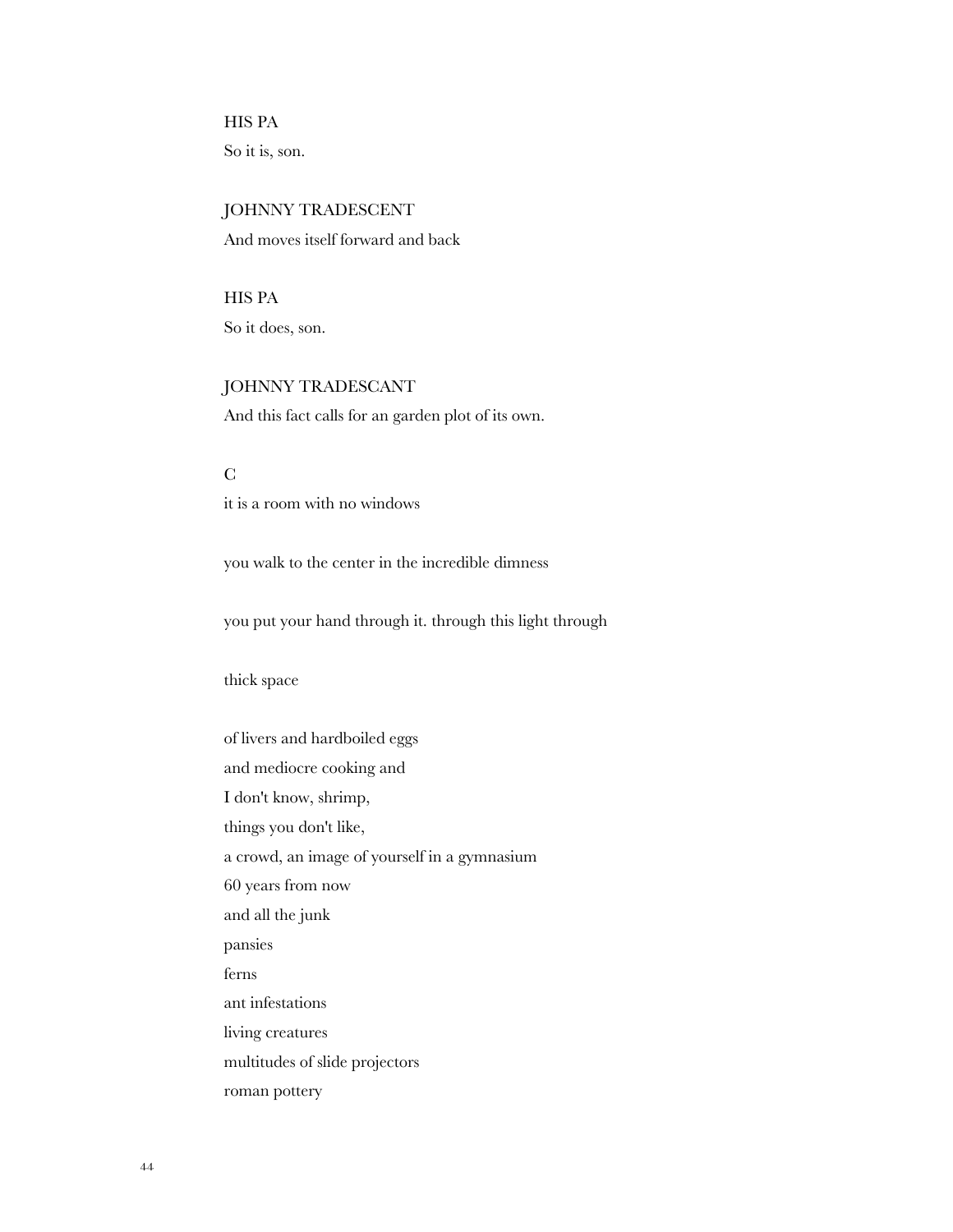cheap cotton unwanted cats glue sticks underwear cable lines transparencies and the claustrophobic sadness of all the time to come

as if it almost didn't happen. as if there's nothing there at all.

#### SONG

*What if the future is just like this? What if the future is just like this? Would you say no to your opposite? Shoot the sparrow, let the dogs free.*

*Please tell the bankers they're just like me Please tell the bankers they're just like me Would they be fooled by obscenity? Shoot the sparrow, let the dogs go free.*

*Would you redeem my obscurity? I will disprove teleology. Could you say no to my industry? Industry is opportunity Shoot the sparrow, let the dogs go free; Shoot the sparrow, let the dogs go free.*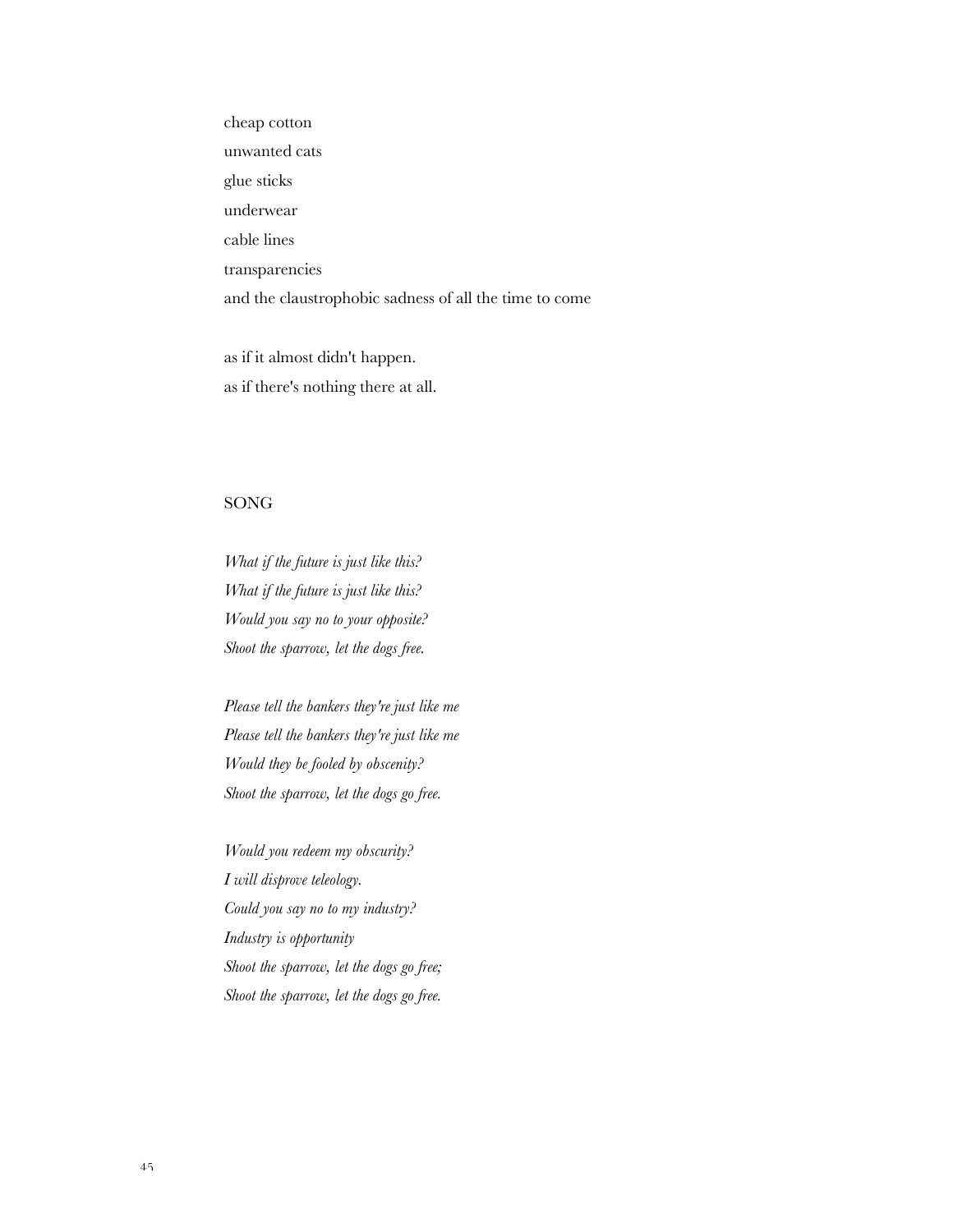D

A little girl, her name is Aoife, it's an Irish name, tells the story of a plane crash at sea: decapitations by rollies, strangulations by drop-down oxygen masks. She's the only survivor; she takes the enormous slide out onto the water. Blinking lights illuminate the pathway. She's in the **water; e**veryone else from the plane is dead. She floats. She gets picked up by a rescue team of Danish volunteers. It's a small operation from a small village. The kind one is named Elke and she has a family. Aoife stays with this family for seven years. They call her Iffla, or Ifflische, in the diminutive. Blinking lights illuminate the pathway. One day in the city she sees a row of lights, it's at the movies, she's at the movies. She stays at the movies. She stays there until the end of the day. They're showing "Brief Encounter" dubbed in Danish. She watches it three times. She can't go home again. She doesn't. The tickets seller lives up stairs in the next door apartment building. She is named Marion. The building is named "The Andalusia". They go upstairs. They eat bread and sausage. They drink tea. Marion invites Aoife to stay. One day Marion has a stroke. It's mild, but it still takes some time to recover. Aoife takes care of her, and sells the tickets at the movies. A man shows up one day. He's wearing a yellow hat. He has marks around his neck. He has a watch that blinks. She won't sell him a ticket. She doesn't want him to go inside. She wants him to stay right there, in front of her. She wants to look at him. She stalls for time. He leaves, she follows. They sit together. They stay together. Many years later they are drinking weak tea together in a cafe in some German town. He says to her, "I always expected you would be able to get pot. Why didn't you ever get pot? I wanted to smoke pot with you." He leaves. She doesn't follow. She stays in the café. The waitress gives her a cigarette. At the end of the day, Aoife goes for a walk along the canal with the waitress. Her name is Lana. That weekend Aoife goes with Lana to her parents' house. It's a cold house. There's only one heated room with a coal stove. They spend a few days there taking care of the dogs and the horses. Then Lana has to work again. Aoife says, "I'll stay." Lana's parents don't object. So she stays. She takes care of the horses. She does the laundry. She walks around a lot. One day she has a